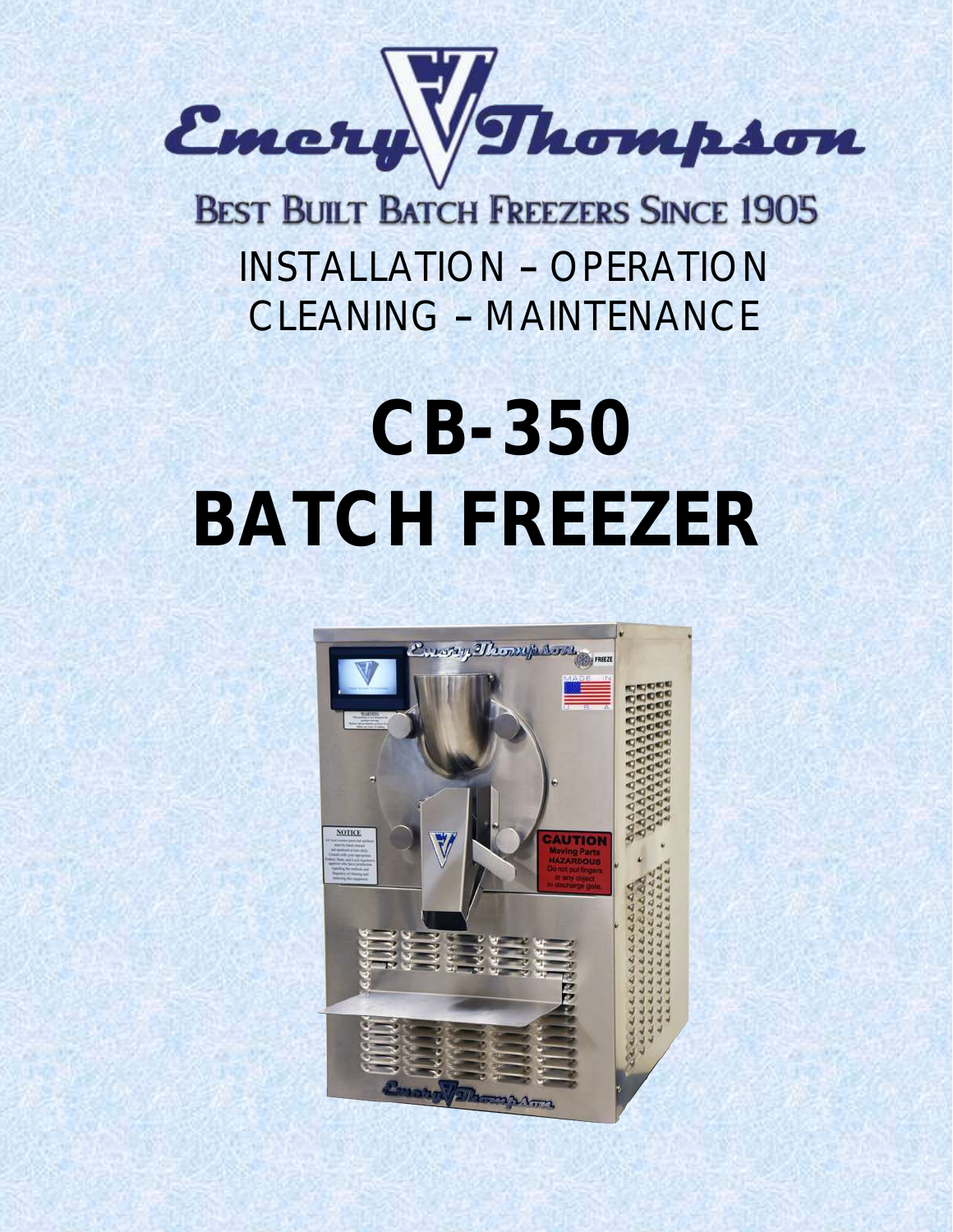**STATE LAW REQUIRES THAT THE ELECTRICAL POWER TO THIS MACHINE BE INSTALLED ONLY BY A LICENSED ELECTRICIAN**

**FAILURE TO HAVE A LICENSED ELECTRICAN INSTALL THIS MACHINE WILL VOID YOUR WARRANTY**

## **<<< CAUTION >>>**

## **CB-350 COUNTERTOP BATCH FREEZER**

## **<<< WARNING >>>**

#### **YOUR COMPRESSOR WILL IMMEDIATELY START WHEN THE ELECTRIC IS CONNECTED AND TURNED ON**

- **1. SECURE ALL PANELS TO THE MACHINE BEFORE TURNING ON THE ELECTRIC.**
- **2. THE OCCASIONAL CYCLING OF THE COMPRESSOR ON AND OFF IS NORMAL AND IS DESIGNED TO EXTEND THE LIFE OF THE CONDENSING UNIT.**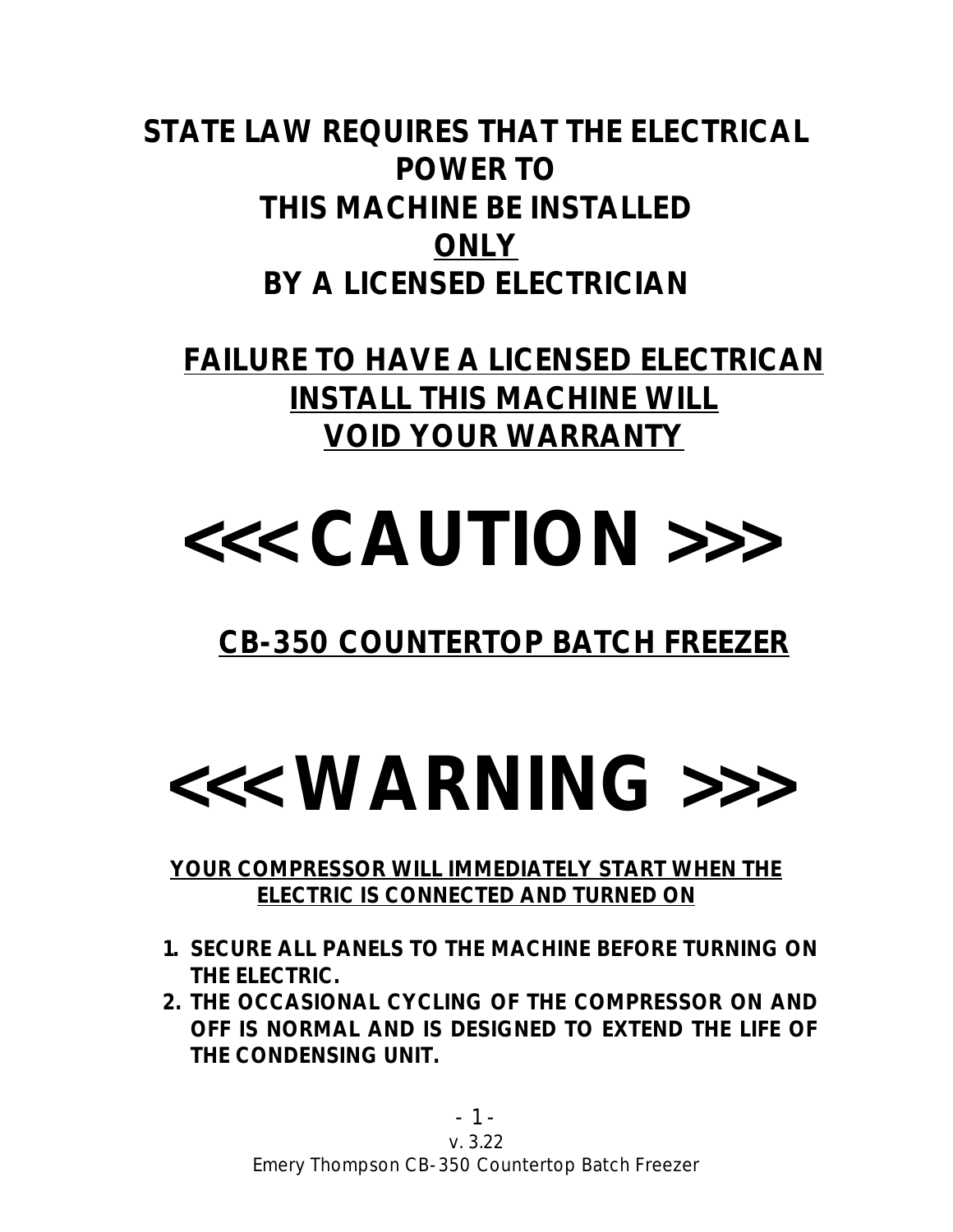## **TABLE OF CONTENTS**

| Section 1  | <b>WARRANTY</b>                   | Page 3  |
|------------|-----------------------------------|---------|
| Section 2  | <b>SAFETY</b>                     | Page 6  |
| Section 3  | <b>UNPACKING</b>                  | Page 8  |
| Section 4  | <b>INSTALLATION</b>               | Page 9  |
| Section 5  | CLEANING & SANITIZING             | Page 11 |
| Section 6  | <b>OPERATION</b>                  | Page 13 |
| Section 7  | <b>OPERATING THE TOUCH SCREEN</b> | Page 14 |
| Section 8  | <b>CARE &amp; MAINTENANCE</b>     | Page 25 |
| Section 9  | <b>DESCRIPTION OF FUNCTION</b>    | Page 27 |
| Section 10 | ELECTRICAL DIAGRAM                | Page 28 |
| Section 11 | <b>TROUBLESHOOTING</b>            | Page 29 |
| Section 12 | <b>PARTS DIAGRAMS</b>             | Page 32 |
| Section 13 | <b>RECIPES</b>                    | Page 34 |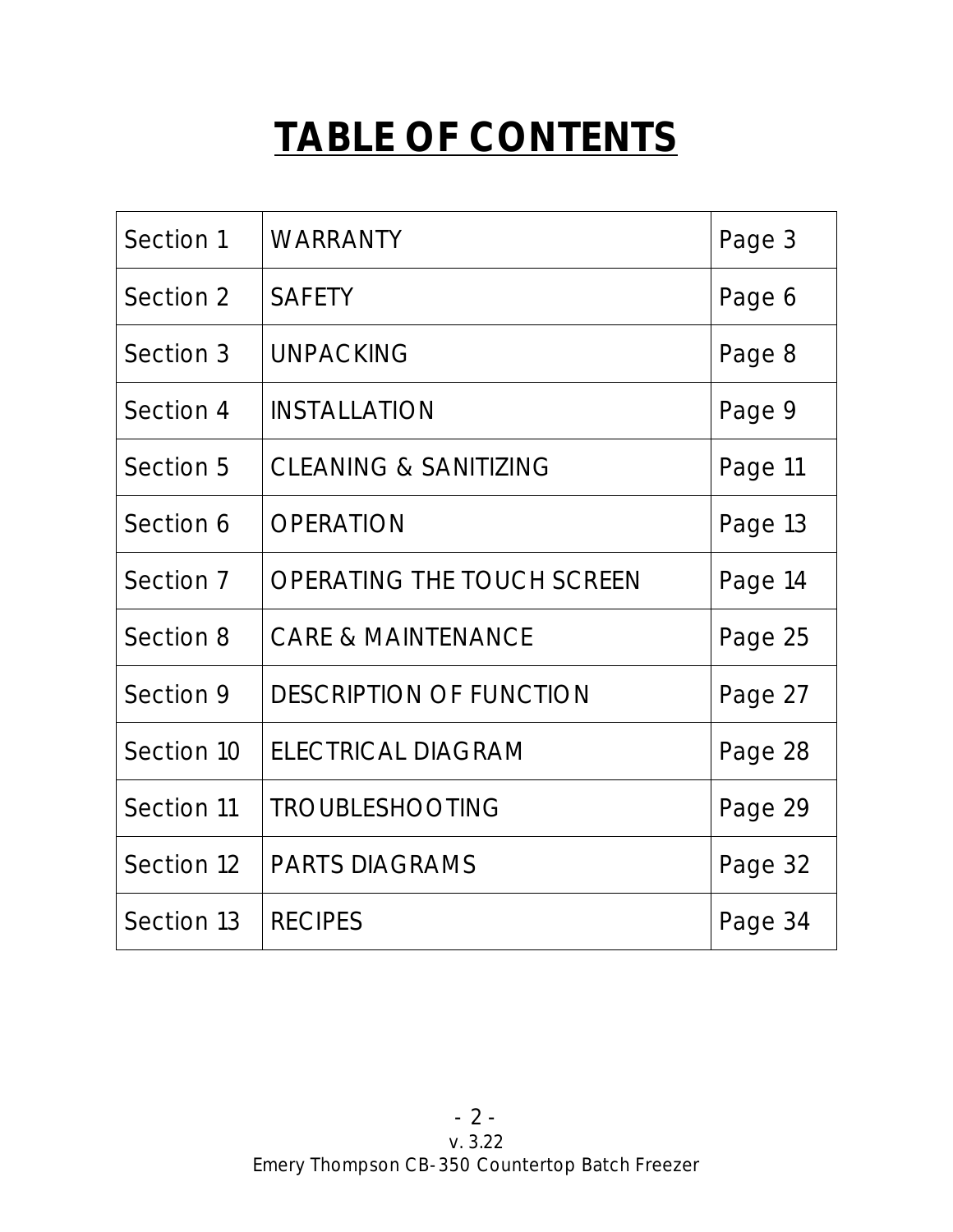## **Section 1 WARRANTY**

### Emery Thompson Machine and Supply Company, Inc. 12 Month Limited Warranty on New Freezers

**Notice: The machine warranty starts when you receive your machine.**

Except as limited and conditioned hereafter, The Emery Thompson Machine and Supply Company, Inc. (hereinafter referred to as the "Company") warrants to the original purchaser and user only, the said machine and all parts thereof to be free from defects in material and workmanship for a period of twelve (12) months from the **date of shipment** from the Company's factory if it is proved to our satisfaction to be inoperative due to defects in material or factory workmanship. Caution: This warranty is valid only if required service is provided by an authorized agent of Emery Thompson Machine and Supply Company or person or persons directly authorized by Emery Thompson to perform the necessary repairs. Emery Thompson can be reached at 718-588-7300-factory, 352- 796-0720-fax or **STEVE@EMERYTHOMPSON.COM** electronic mail.

Definitions. The term "original purchaser" as used herein, shall be deemed to mean that person, firm, or association, or corporation for whom the equipment referred to herein is originally sold to. The term "Company and or Factory" shall mean the plant of the company located at 15350 Flight Path Drive, Brooksville, FL 34604 **U.S.A.**

**Labor and Transportation Charges.** Emery Thompson Machine and Supply Company assumes no liability under the warranty for any transportation charges or labor expenses incident to its work under this warranty, such transportation expenses and labor costs to be assumed and paid by the Purchaser.

**Use and Care of Machine.** Purchaser shall only use the machine in accordance with the operator's manual provided by the Company and no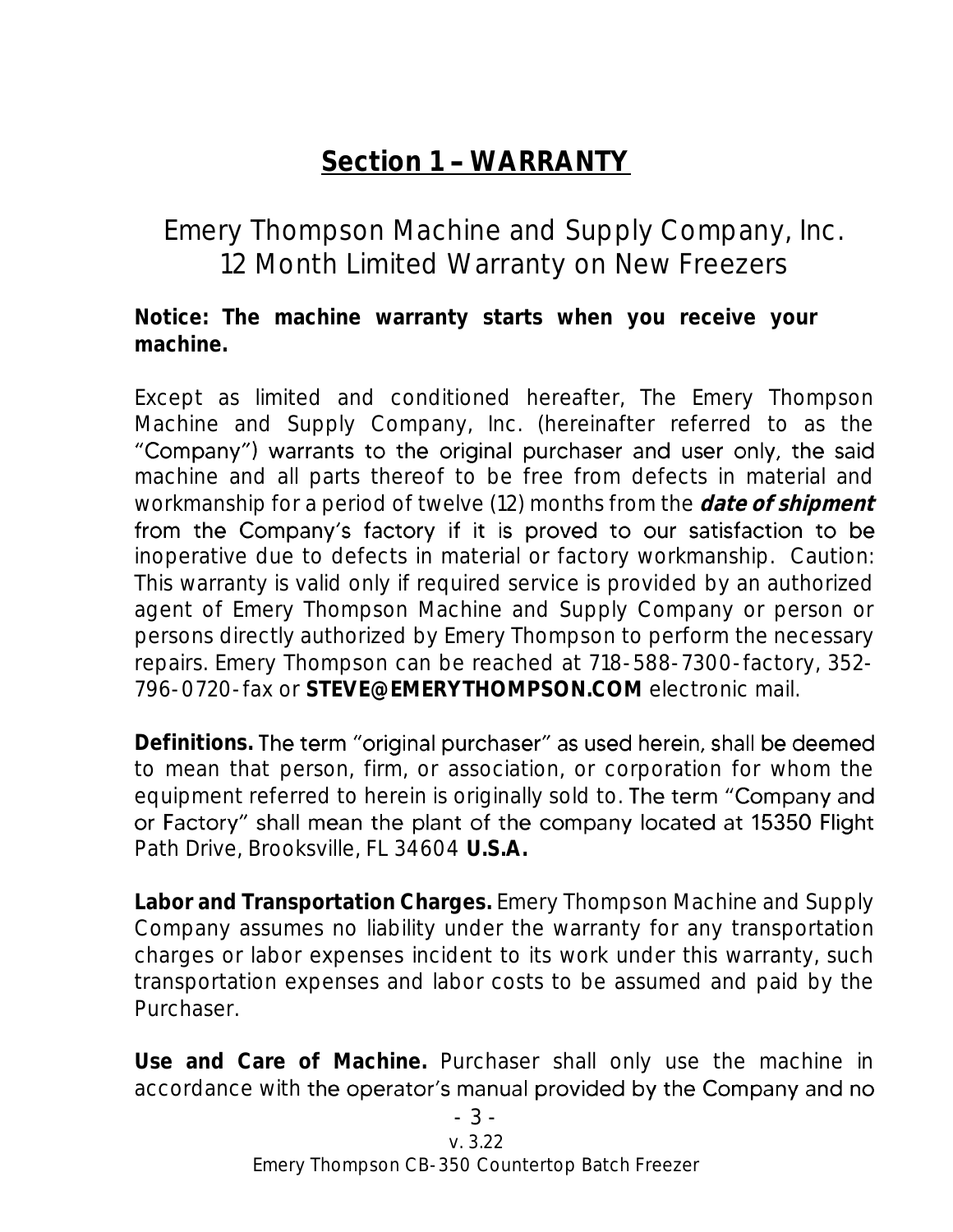liability under this Warranty or otherwise shall attach by reason of a defect caused by negligence, abnormal use, misuse or abuse of said machine, or for any accident that may occur to said machine or any part thereof after said machine has left the factory of the Company, nor for any defect that may arise by placing any part in said machine which has not been manufactured or approved by the Company. Misuse of the machine includes owner's failure to: (1) clean, lubricate and assemble per the Operator's Manual; (2) replace damaged or worn "wear items", including but not limited to o-rings, gaskets, front bearing, rear bearing, scraper blades, drive shaft, water valve. (3) handle parts properly, resulting in breakage; or (4) use unauthorized service agencies.

**Purchaser shall not remove, alter or deface the serial number on said machine and there shall be no liability of Emery Thompson Machine and Supply Company if any of same shall occur.**

**Repair or Replacement of Defective Parts.**  under this warranty is limited to the repair of defective parts at the Brooksville, Florida plant or replacement from the Company's own inventory. In the event the Company ships a replacement part prior to the return of the defective part, payment will be required for said part and credit issued or reimbursement made **only if the defective part is returned within thirty (30) days from replacement date.**

**WARNING: The use of alternate refrigerants will void your warranty. Use**  only the refrigerant specified on this unit's data plate (located on rear **panel of machine).**

**Emery Thompson Machine and Supply Company, Inc. reserves the right**  to make design changes, or to make additions to, or improvements on its products without imposing any obligation on itself to make such changes on its products previously manufactured.

THIS WARRANTY IS EXCLUSIVE AND IS IN LIEU OF ALL OTHER WARRANTIES AND REMEDIES UNDER THE LAW, INCLUDING ANY IMPLIED WARRANTY OF MERCHANTABILITY OR FITNESS FOR A PARTICULAR PURPOSE. THE ORIGINAL OWNER'S SOLE REMEDY WITH RESPECT TO ANY EMERY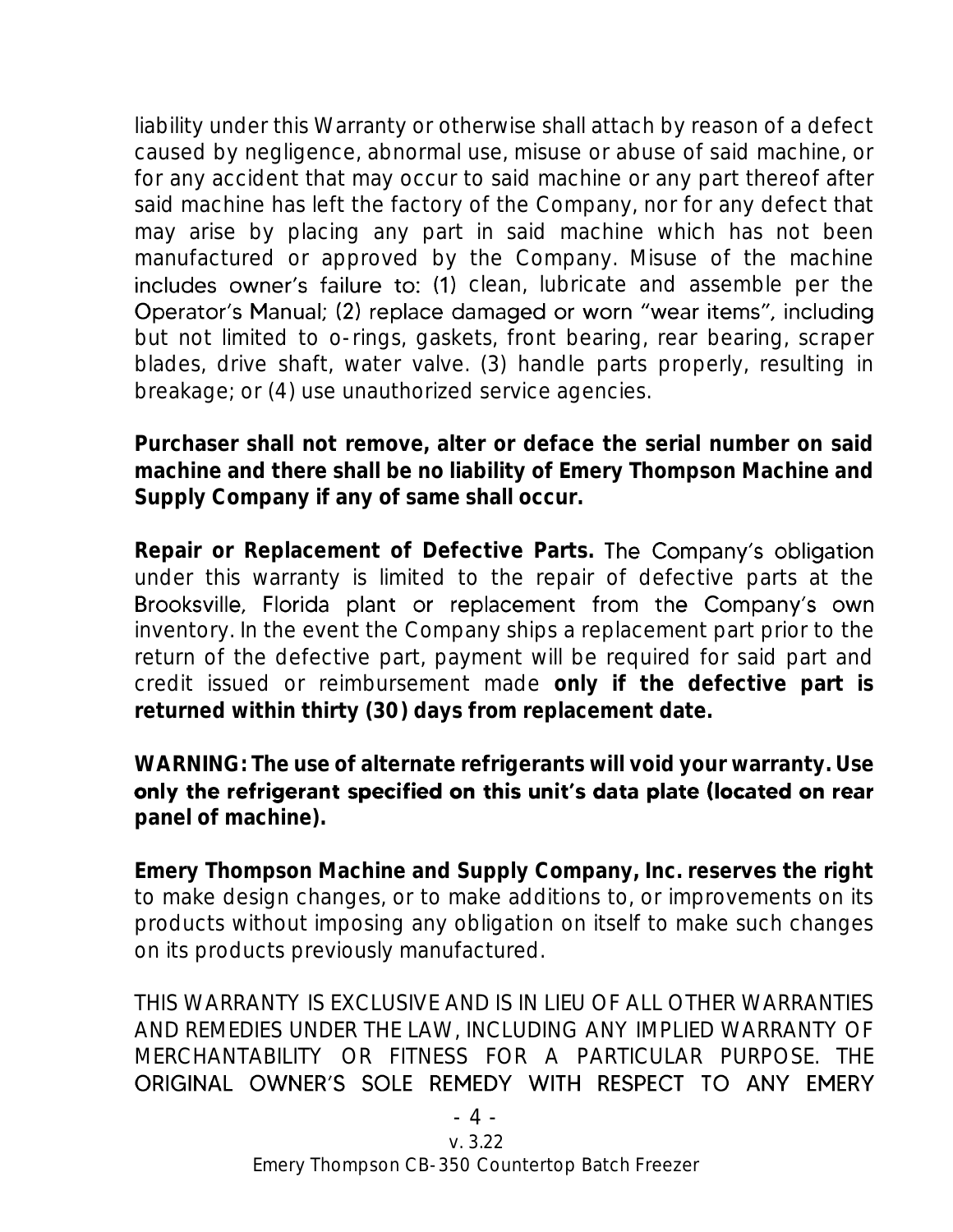THOMPSON FREEZER SHALL BE REPAIR OR REPLACEMENT OF DEFECTIVE COMPONENTS UNDER THE TERMS OF THIS WARRANTY.

WHAT IS NOT COVERED BY THIS WARRANTY Emery Thompson Machine's sole obligation under this warranty is limited to either repair or replacement of parts, subject to the additional limitations below. This warranty neither assumes nor authorizes any person to assume obligations other than those expressly covered by this warranty. NO CONSEQUENTIAL DAMAGES. EMERY THOMPSON IS NOT RESPONSIBLE FOR ECONOMIC LOSS; PROFIT LOSS; OR SPECIAL, INDIRECT, OR CONSEQUENTIAL DAMAGES, INCLUDING WITHOUT LIMITATION, LOSSES, OR DAMAGES ARISING FROM FOOD OR PRODUCT SPOILAGE REGARDLESS OF WHETHER OR NOT THEY RESULT FROM REFRIGERATION FAILURE. WARRANTY IS NOT TRANSFERABLE; this warranty is not assignable and applies only in favor of the original purchaser/user to whom delivered. ANY SUCH ASSIGNMENT OR TRANSFER SHALL VOID THE WARRANTIES HEREIN AND SHALL VOID ALL WARRANTIES, EXPRESS OR IMPLIED, INCLUDING ANY WARRANTY OF MERCHANTABILITY OR LABOR COVERAGE FOR COMPONENT FAILURE OR OTHER THE WARRANTY AS PROVIDED IN OUR INSTRUCTION MANUAL WITH THE UNIT AND AT www.emerythompson.com. EMERY THOMPSON will not be held responsible for the following external factors: ALTERATION, NEGLECT, ABUSE, MISUSE, ACCIDENT, DAMAGE DURING TRANSIT OR INSTALLATION, FIRE, FLOOD, ACTS OF GOD, OR IMPROPER ELECTRICAL CONNECTIONS. EMERY THOMPSON IS NOT RESPONSIBLE FOR THE REPAIR OR REPLACEMENT OF FAILED OR DAMAGED COMPONENTS RESULTING FROM ELECTRICAL POWER FAILURE, THE USE OF EXTENSION CORDS, LOW VOLTAGE, OR VOLTAGE DROPS TO THE UNIT. THERE ARE NO IMPLIED WARRANTY OF MERCHANTABILITY OR FITNESS FOR A PARTICULAR PURPOSE.

NO DISTRIBUTOR, DEALER OR OTHER PERSON IS AUTHORIZED TO MAKE ANY COMMITMENT OR ASSUME ANY LIABILITY ON BEHALF OF EMERY THOMPSON MACHINE AND SUPPLY COMPANY, INC. BEYOND THIS WARRANTY. THERE ARE NO WARRANTIES, WHICH EXTEND BEYOND THE DESCRIPTION ON THE FACE HEREOF.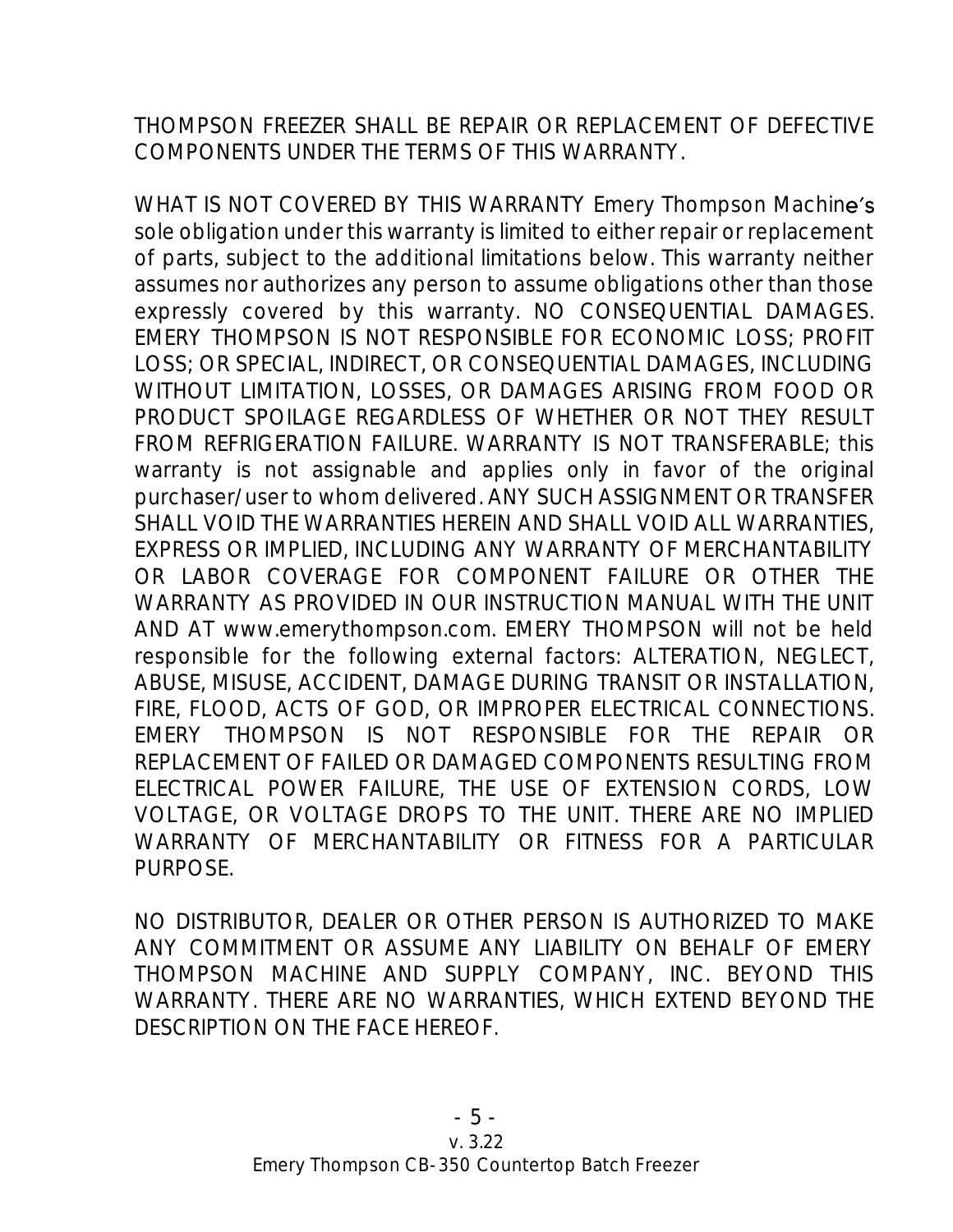## Section 2 - SAFETY

First, be sure to read and understand this machine manual, and familiarize yourself and other operators with the machine features, its operation, cleaning, and maintenance.

Your machine is equipped with several important safeguards that should never be removed or altered. DO NOT remove the following items:

- Inlet spout combination lid and gate restricts fingers from coming in contact with moving blades/dasher.
- Door discharge guard restricts fingers and utensils from coming in contact with moving blades/dasher. Also, in combination with the discharge chute, funnels product into smaller containers neatly.

The sides, front, and rear section of the machine have ventilation openings in them. All but the rear panel are louvered to deflect food and splashing liquids away from the inside. Never spray water directly at/into these openings.

If your machine is set up with a plug on the end of its cord, make absolutely sure your hands are dry when plugging it in, or unplugging it.

When operating the machine, avoid distractions such as conversations, television, small children, etc.

The door and the dasher are heavy parts and are slippery when wet. Use extreme care handling them. Keep the floor and work area neat and dry to avoid slippage. Do not use the top of the machine as a storage spot.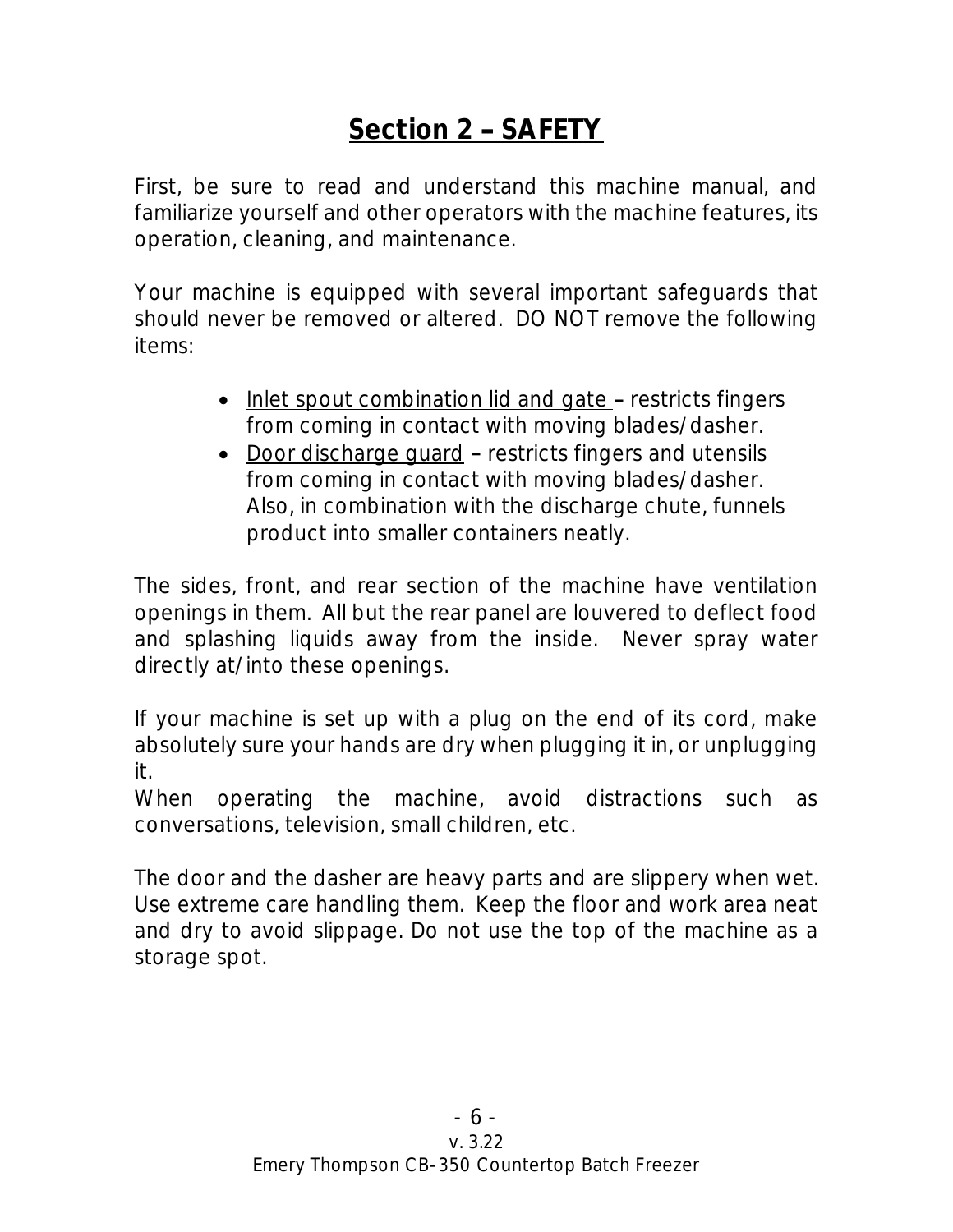#### In addition to the above:

- DO NOT operate your machine unless it was wired, grounded, and properly fused by a licensed electrician.
- DO NOT put fingers, hands or any utensils in either the inlet spout or door outlet.
- DO NOT operate the machine unless it is properly assembled, and all guards are in place.
- DO NOT force any of the (washable) parts together or into/on the machine. All parts should fit together easily.
- DO NOT operate the machine with the freezing cylinder empty.
- $DO NOT$  turn on the machine's refrigeration switch with only water in the freezing cylinder.
- DO NOT let your product over-freeze during production. This is the most common mistake a new operator makes.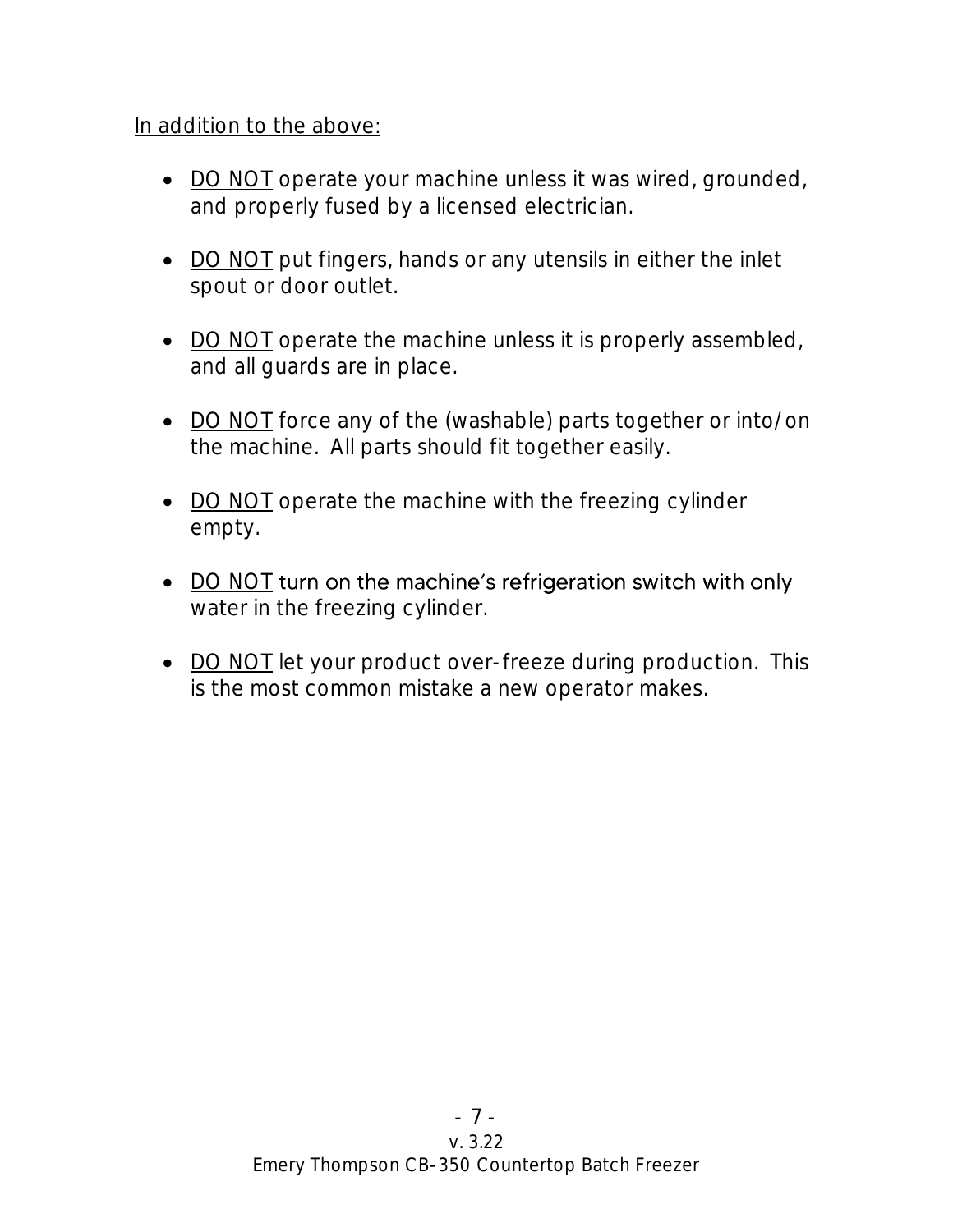## Section 3 - UNPACKING

Carefully inspect the pallet and shipping carton for any signs of damage during shipment; if damage is suspected, have the freight company note it on the bill of lading, and if possible, take photographs.

The shipping carton is stapled to two wooden runners inside\*. Using a razor knife, carefully cut through the carton all the way around its perimeter JUST ABOVE the staple line. The carton is approx.  $\frac{1}{2}$  thick. Once free, the carton should be lifted straight up and off of your machine. You will find a small box of parts that will be explained in subsequent sections; set them, as well as all paperwork, aside in a safe place.

The machine is bolted to the pallet it was shipped on from the underside. There are four hex bolts (9/16" head) that go through the upper planks of the pallet, and into the machine frame. Remove all four bolts, and also unscrew one wooden side runner from the pallet. The machine will now be free from the pallet. Save all components; they can be used at a later date to safely move the machine.

\* If your machine was exported outside of North America, it will have an all wood box over it fastened to the runners with removable screws.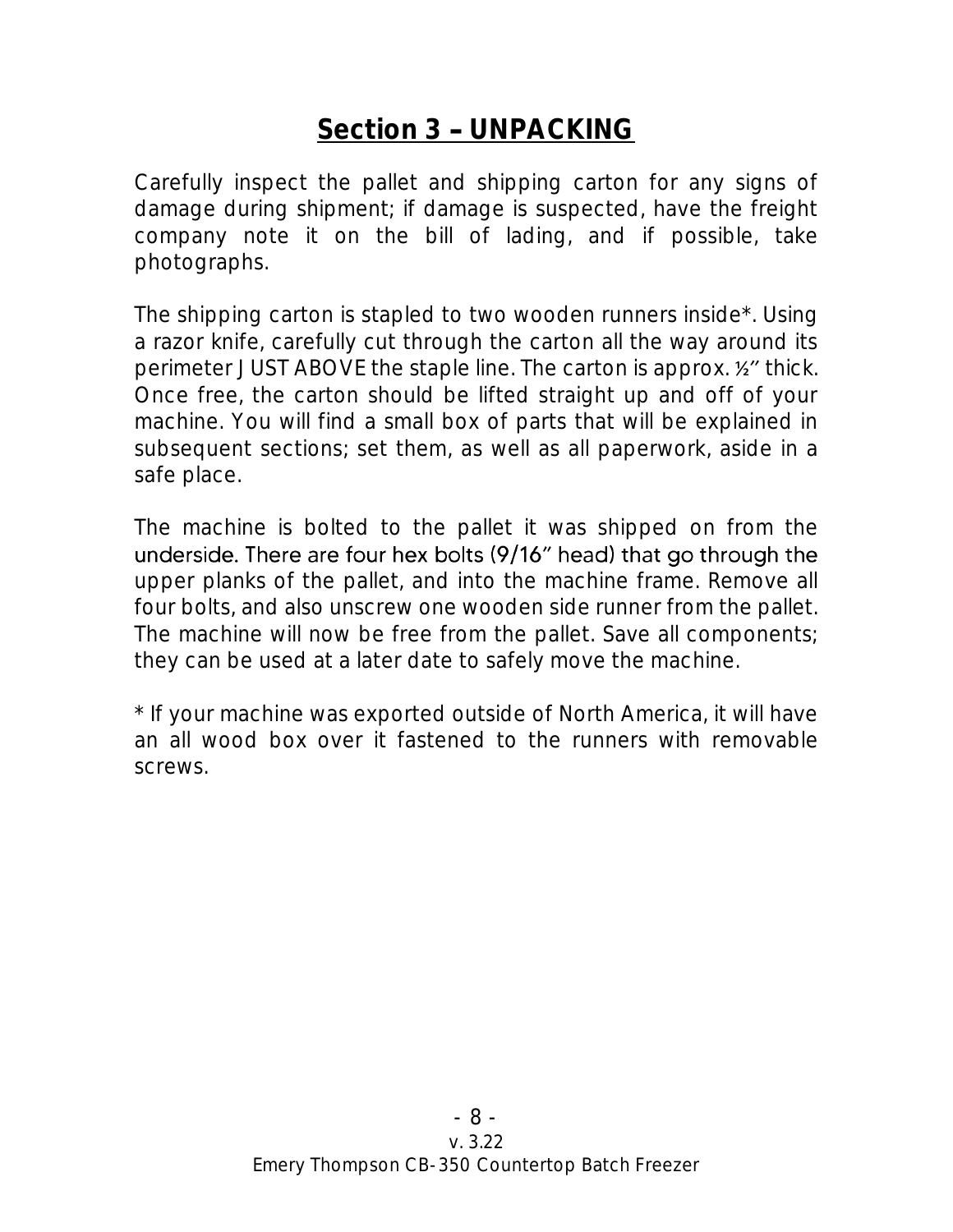## Section 4 - INSTALLATION

Your new machine weighs 275 pounds and has momentum when running; therefore, it must be operated on a surface/stand/counter capable of supporting it. It will take a minimum of two people to safely lift it.

In the smaller carton that was included with the machine, there are 4 screw-in feet; these should be installed into the threaded holes on the underside of the machine's frame, where it was previously bolted to the shipping pallet. These allow for minor uneven surfaces.

NOTE: If you also purchased the heavy-duty machine stand, you will not be using these feet; follow instruction in the kit that comes with the stand.

The stainless-steel shelf clips onto the louvers on the front lower panel; it is adjustable for various height containers/trays.

NOTE: The protective plastic film on most outer surfaces of the machine protects the finish during shipping. This film MUST be removed prior to operation of the machine to allow proper airflow and heat dissipation.

The machine MUST be able to pull in cool, clean room air from its rear intake. It requires a minimum of 10 inches of clear, unobstructed space on all 4 sides. Failure to allow the adequate spacing and/or not removing the protective plastic film may result in poor performance, overheating, and shutdown.

**ELECTRICAL CONNECTION:** The model CB350 machine comes with a 72-inch-long flexible power cord that has an L14 - 20 locking male plug installed on it. It MUST ONLY be connected to a matching receptacle which has been wired to a dedicated and fused 20-amp circuit. Your machine has a wiring tag on its cord, as well as electrical specifications on its serial number tag on the rear of the machine.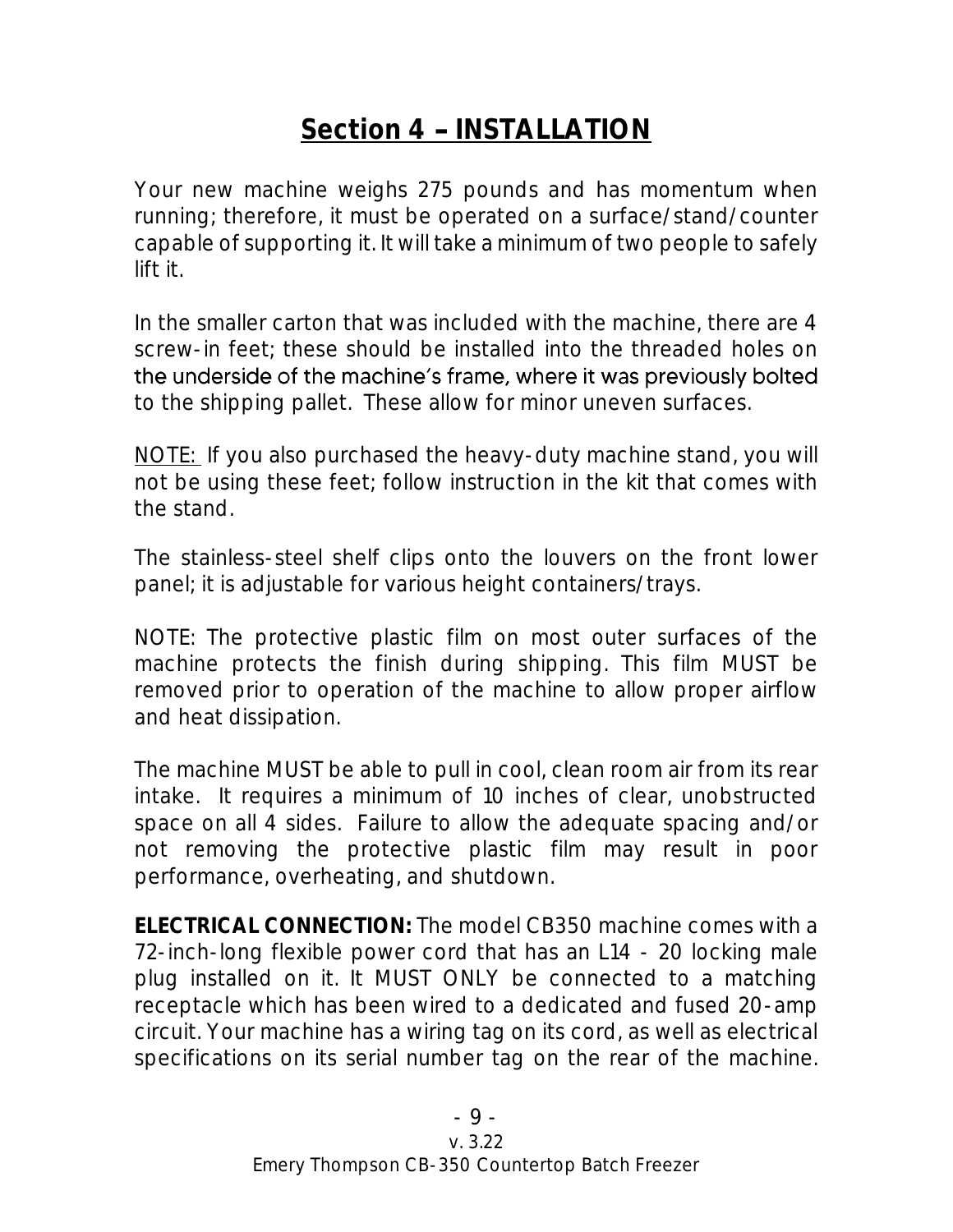Your electrician can also call us for technical information if necessary, during business hours.

**IMPORTANT NOTE: This machine will not work if it is connected to a GFCI circuit. If the local electrical code requires that the machine be connected to a GFCI circuit, contact Tech Support at Emery Thompson for further instructions.**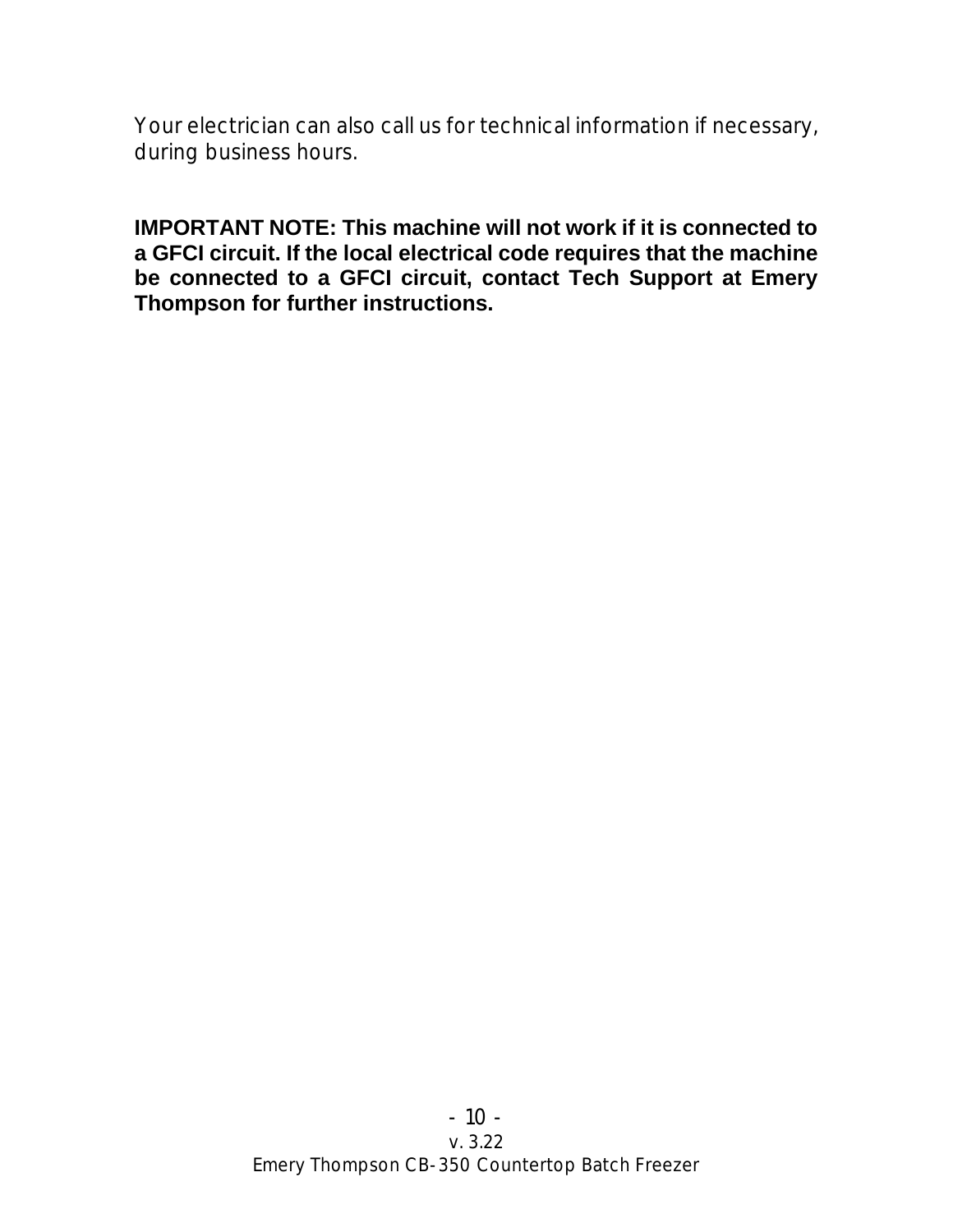## Section 5 - CLEANING & SANITIZING

**NOTE: Your local or state health inspector will always have jurisdiction over the methods and cleaners he/she prefers for the proper cleaning and sanitizing of this type of equipment. Our instructions are based on industry standard methods but should be discussed with your inspector.**

The first step toward insuring a clean and sanitary machine is to understand the various parts that will or could come in contact with the food product. Please see Diagrams 1A (Page 31) and 1B (Page 32) to familiarize yourself with these parts.

All of these parts are dishwasher safe and relatively small, so the easiest way to clean them is to carefully arrange them in a dishwasher, positioning them so that open holes, pockets, and internal areas face down and stand the best chance of being hit with hot soapy water. Any of these parts can also be cleaned with liquid dish detergent and hot water, so long as they are thoroughly rinsed. The inside of the cylinder will have to be manually wiped out with warm soapy water and thoroughly rinsed.

The following list of components should be cleaned at the end of the day/shift, or if food product has sat in the machine for one hour or more:

- all parts on diagram 1A
- all parts on diagram 1B, except "ASSY006", part 1 and 3 (these parts are inaccessible, and do not come in contact with food). Part #2 of this assembly protrudes into the freezer and should be cleaned/wiped when cylinder is cleaned.

Prior to each use your machine must be sanitized. The purpose of sanitization is to kill any bacteria that may have grown on any foodcontact part or surface.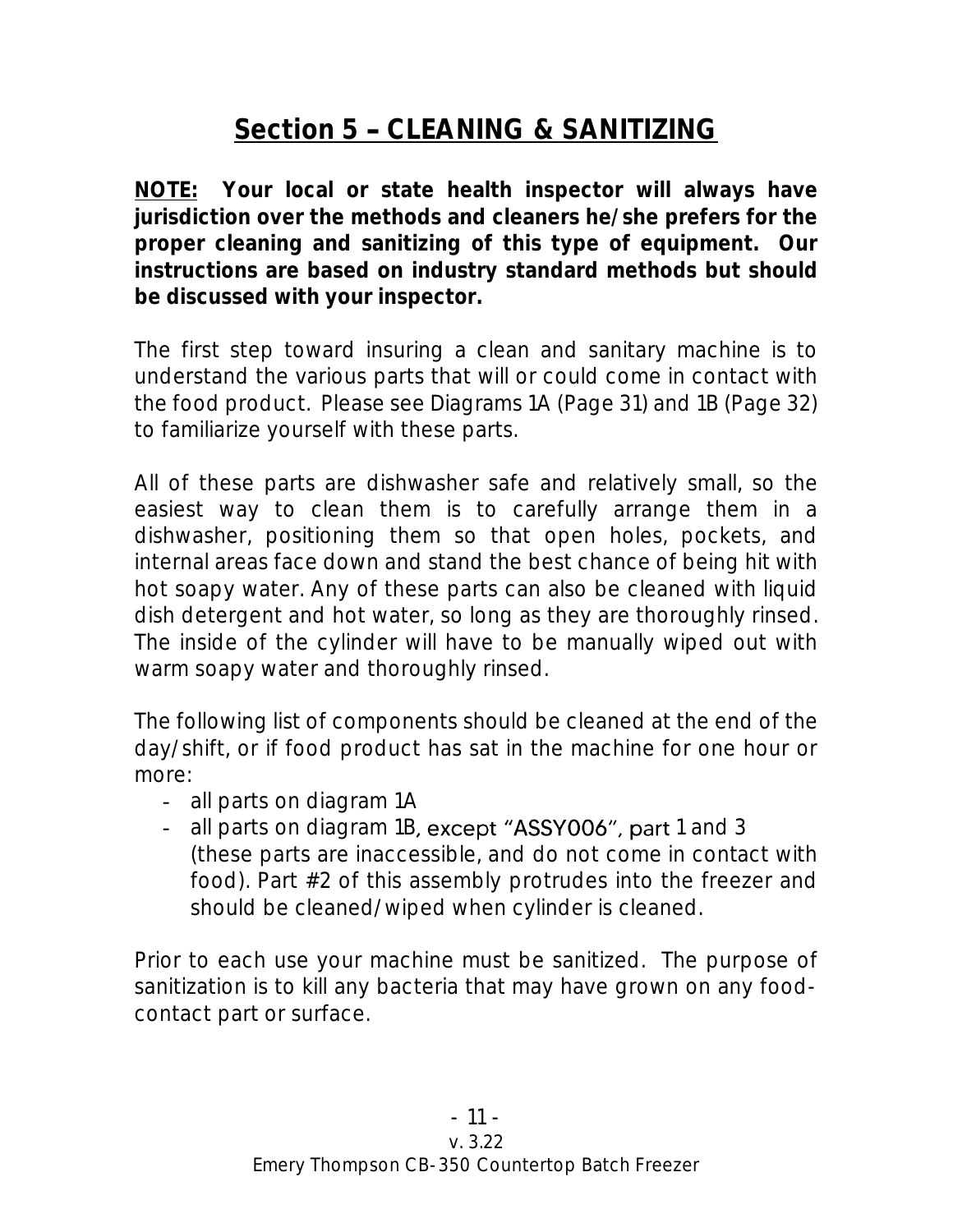To properly sanitize your machine, it must first be reassembled after cleaning. Before putting the dasher/blades assembly back into the machine, note the end of the dasher shaft has two o-rings in it. These two o-rings, and the circumference of the shaft just forward and rearward of the o-rings should have a generous coating of foodgrade grease wiped on them (See diagram 1B/Dasher shaft, and Part 6 O-Rings, Page 32). Once installed, any grease pushed off the shaft can be wiped off with a paper towel. NOTE: Before installing dasher/blade assembly into cylinder, ensure that the rounded end of each scraping blade is toward the rear. (See Diagram 1B, Page 32.)

When the machine is fully assembled, with the door in place, and the four knobs hand tightened (do NOT use any tools), it is ready to be sanitized.

We recommend using a commercially available sanitizer/cleaner made by Purdy Products Company called "Stera Sheen Green Label", although other brands exist as well. Carefully follow the manufacturer's instructions on mixing and use of their product.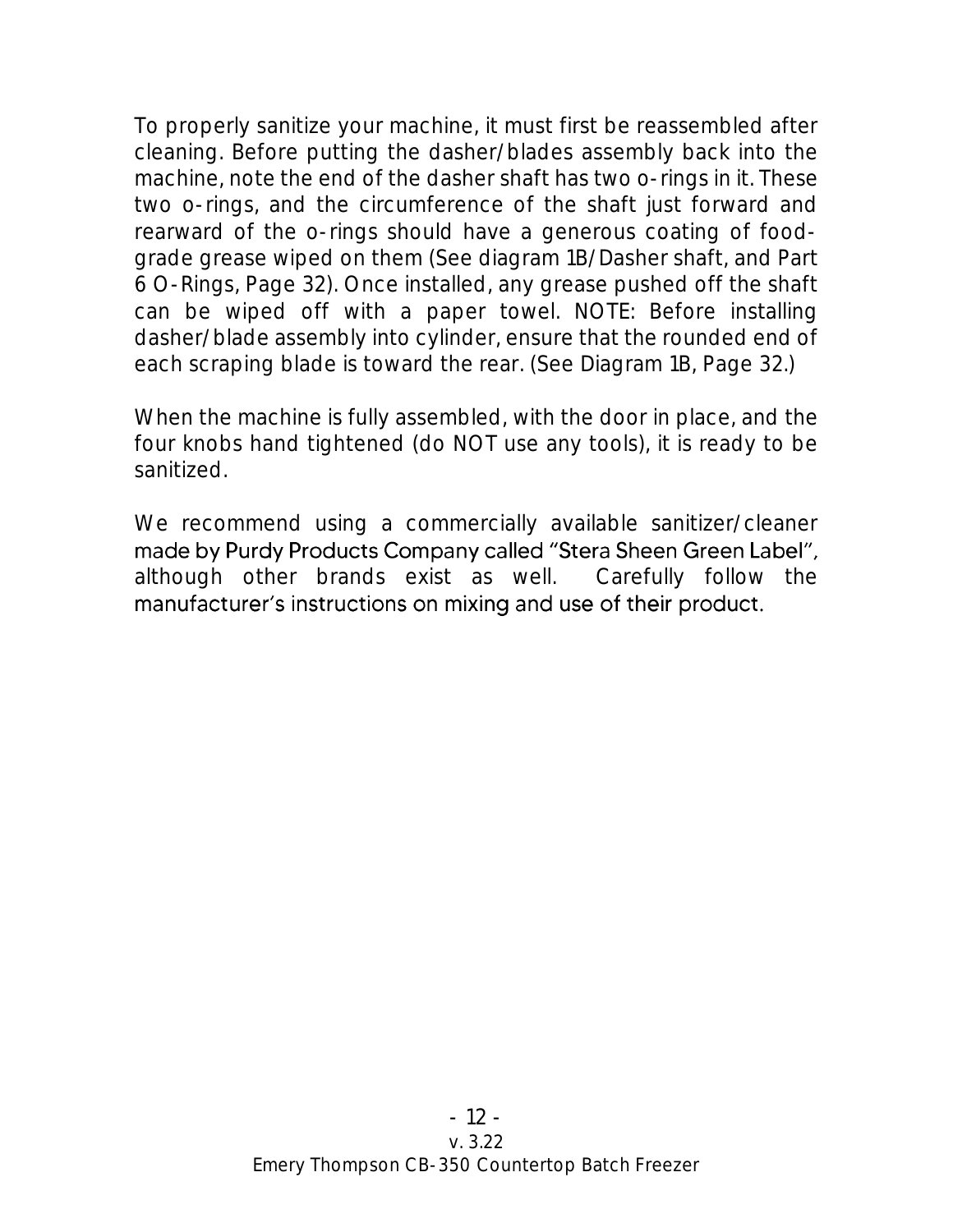## **Section 6 OPERATION**

Your new batch freezer is very easy to operate, with only two controls on it. The machine was shipped fully assembled, and its' parts and features should be learned and understood.

On the upper right of the face of the machine, there is a pushbutton switch. This energizes the refrigeration condensing unit. Push in the button for "on" and push in on the button for "off". In the "on" position, the button will illuminate blue. Ensure that the button is in the "off" position.

When electrical power is first applied to the machine, the compressor will immediately start, regardless of the position of the refrigeration button. The compressor will also start occasionally and run briefly, even if the machine sits idle if there is power connected to it. This is a normal function, and actually helps prolong the life of the compressor.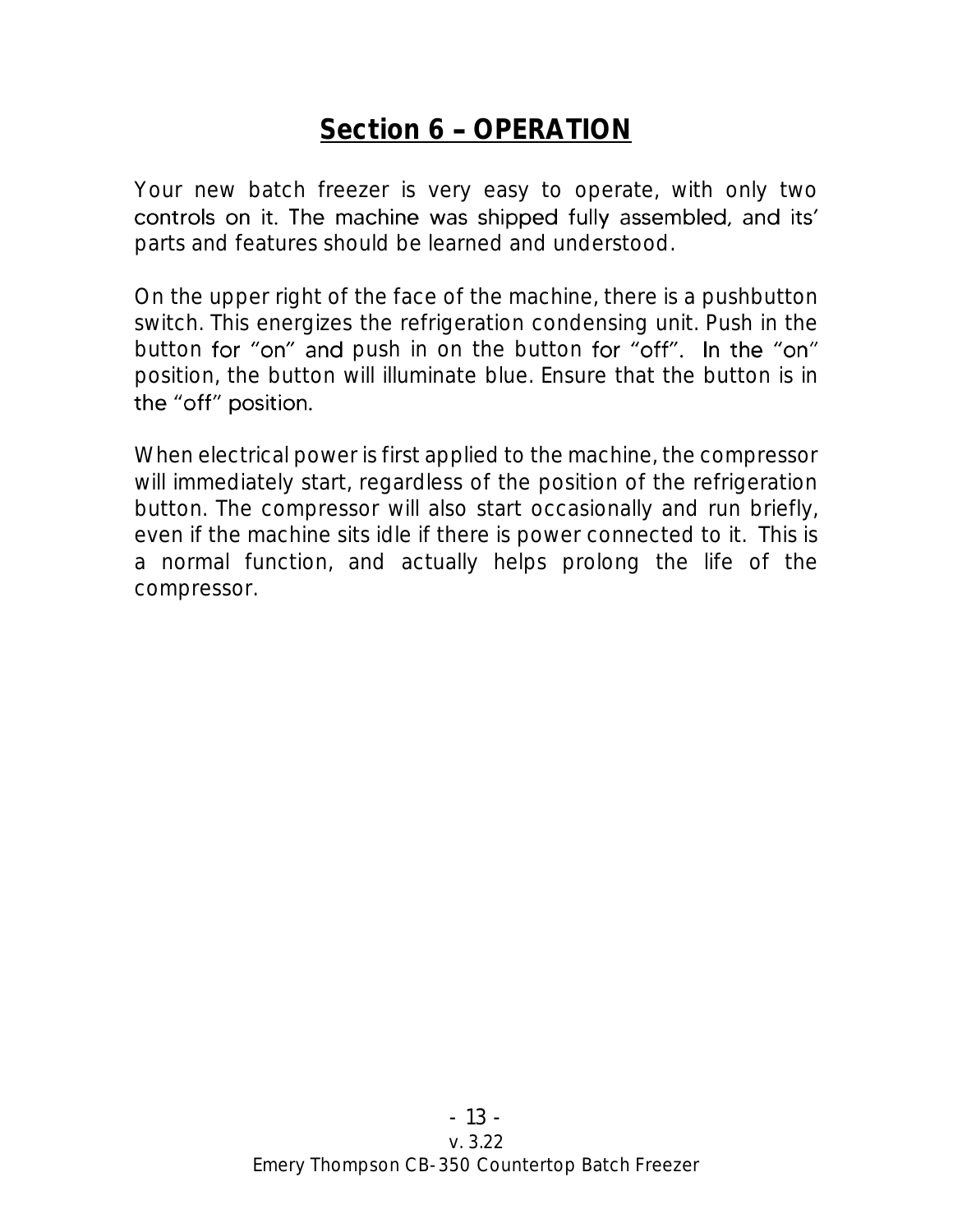### Section 7 - OPERATING THE TOUCHSCREEN

The CB-350 touchscreen is a powerful device filled with intuitive operating screens and helpful videos. This section will explain how to navigate the screens for safe and proper operation of the machine.

#### **7.1 The SCREEN SAVER**

After applying power to the machine, the SCREEN SAVER screen displays the rotating ET symbol. To begin operating the machine or to watch a help video, touch the screen. The screen saver will appear after 1 minute of the screen not being touched unless the RUN screen is active.

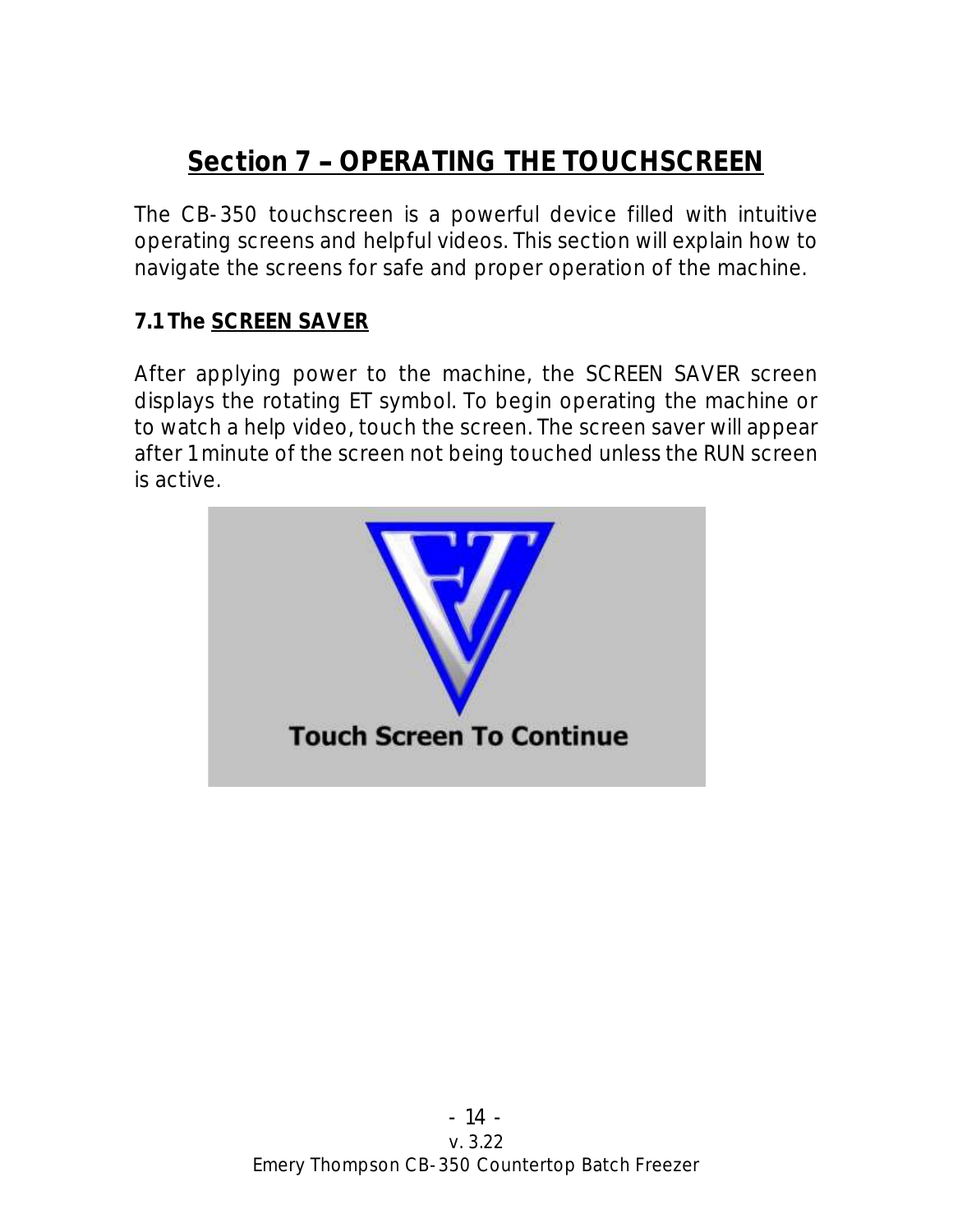**7.2 The I WANT TO: Screen (Also called the HOME screen)**

After touching the screen, the I WANT TO:/HOME screen is displayed. You can choose to MAKE ICE CREAM or GET HELP. Press the MAKE ICE CREAM button.



#### **7.3 The CHOOSE RECIPE Screens**

If you selected MAKE ICE CREAM from the I WANT TO:/HOME screen, the next screen you will see is the CHOOSE RECIPE screen. This screen allows the operator to choose the desired amount of overrun by the product name. (See the Overrun/Product/Speed chart on page 11, section 5.4.) This is the first screen of two CHOOSE RECIPE screens. Press the MORE RECIPIES button to go to the second screen or press the HOME button to go back to the I WANT TO:/HOME screen.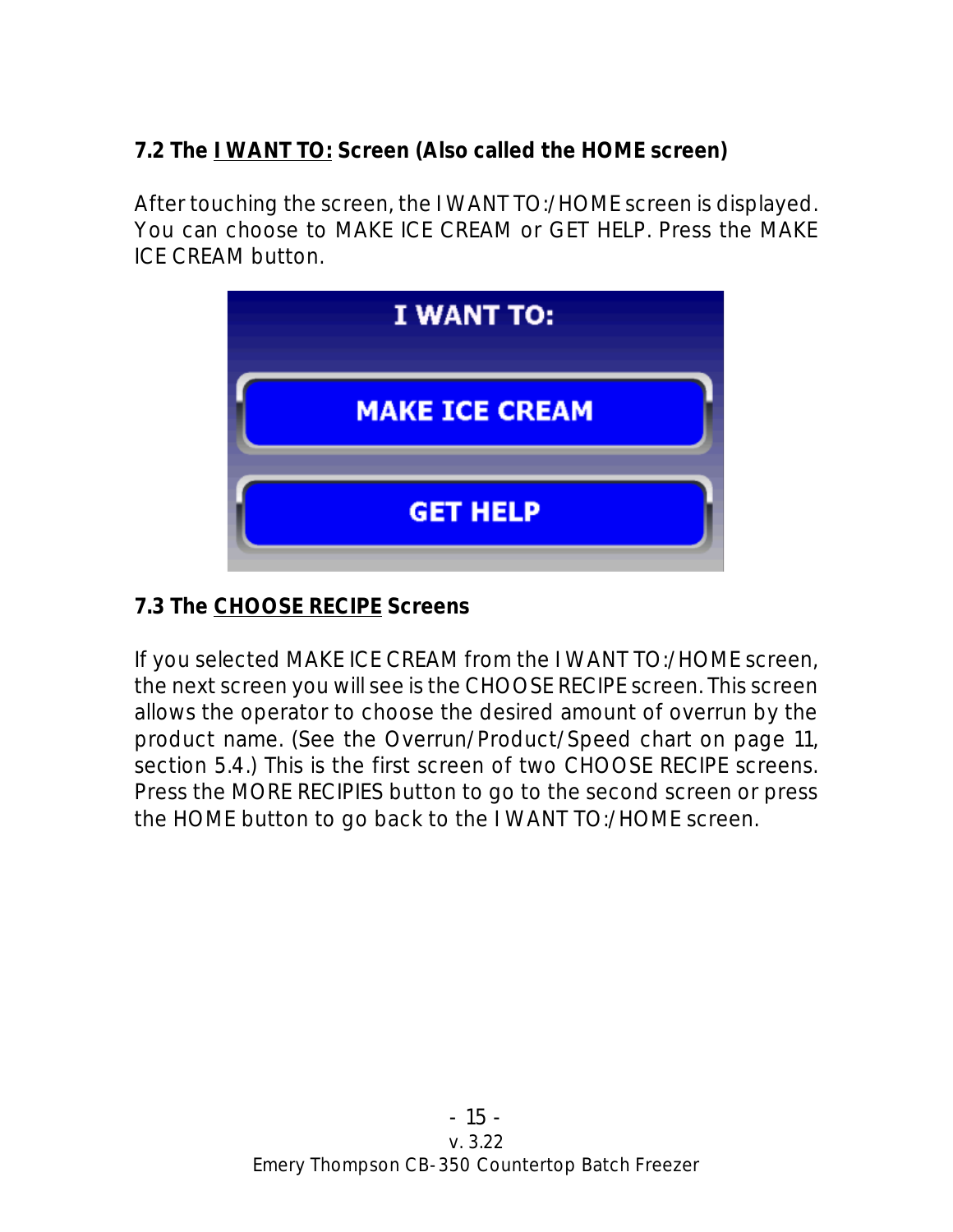

When you are on the second CHOOSE RECIPE screen, you can press the PREVIOUS RECIPIES button to return to the first CHOOSE RECIPE screen or you can press the HOME button to go back to the I WANT TO:/HOME screen. Press the button that corresponds to the product you want to make on either screen and you will be taken to the START screen for that product.

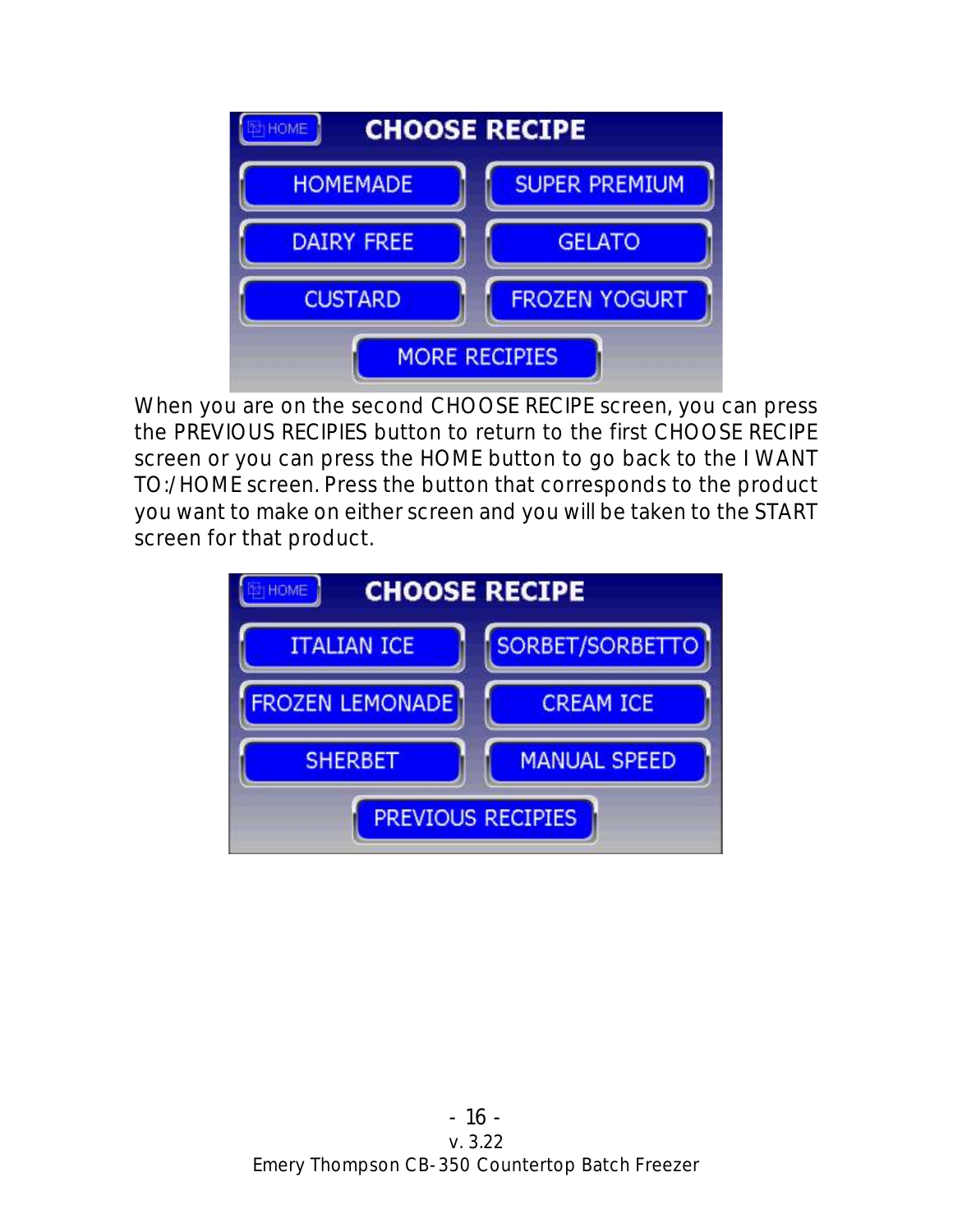#### **7.4 The OVERRUN/PRODUCT/SPEED Chart**

#### **OVERRUN/PRODUCT/SPEED**

| <b>Desired Overrun</b> | <b>Product Name</b>  | Dasher Speed |
|------------------------|----------------------|--------------|
| (%)                    |                      | (RPM)        |
| 100                    | Homemade             | 234          |
| 65                     | <b>Super Premium</b> | 165          |
| 65                     | Frozen Yogurt        | 160          |
| 50                     | Gelato               | 140          |
| 40                     | Cream Ice            | 200          |
| 40                     | Sherbet              | 200          |
| 35                     | Custard              | 135          |
| 30                     | Dairy Free           | 160          |
| $15 - 17$              | Italian Ice          | 234          |
| $15 - 17$              | Sorbet/Sorbetto      | 234          |
| 15                     | Frozen Lemonade      | 234          |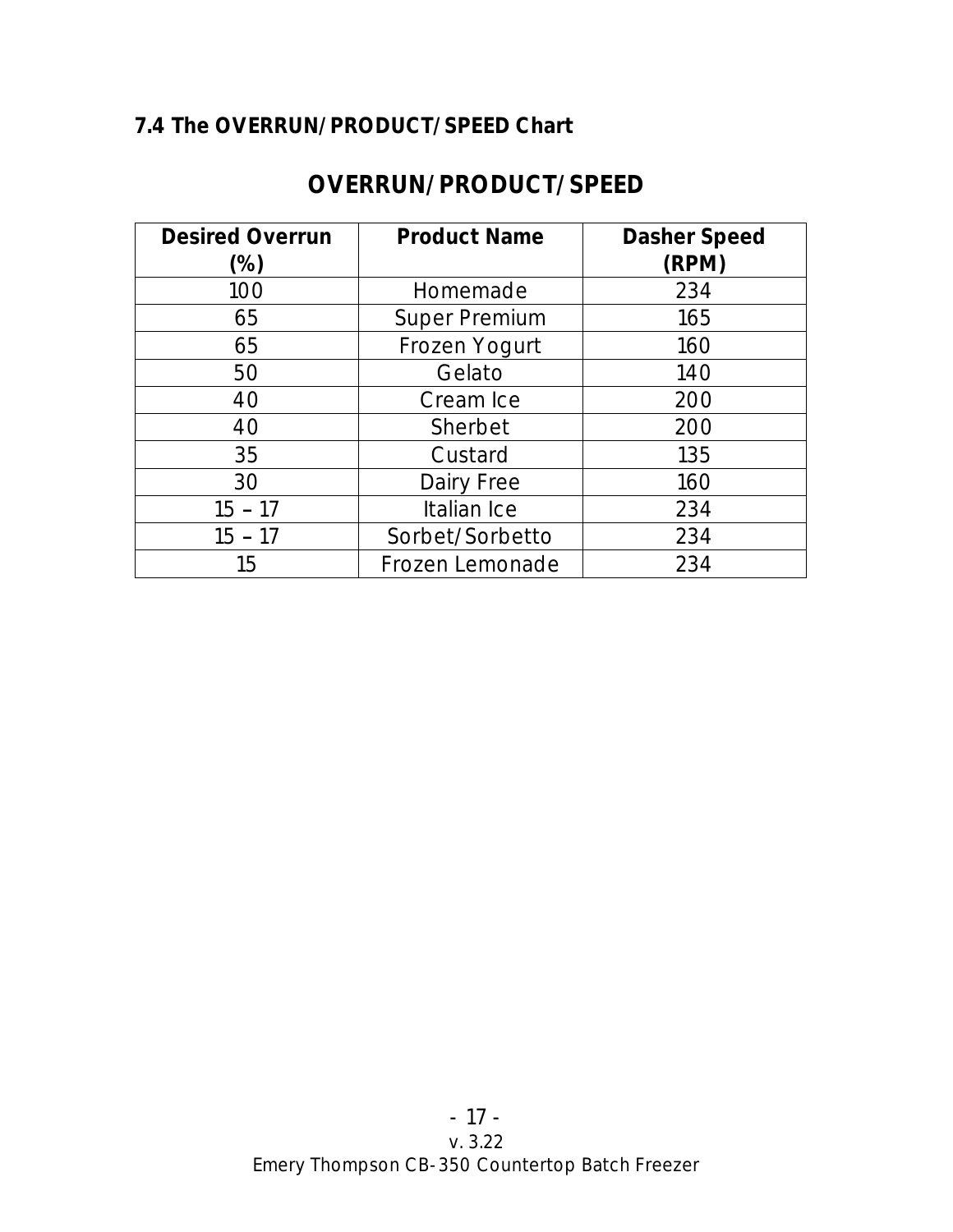#### **7.5 The START Screen**

On the START screen you will find the name of the product you have selected at the top, and the speed that the dasher will turn in the middle of the two circles, when the START button is pressed. You will also find the MANUAL SPEED UP and DOWN buttons. These buttons can be used to adjust the dasher speed up and down as desired. The speed will change in 5 RPM increments each time the button is pressed. You will also see the status of the blades where it says BLADES STOPPED. The HOME button will take you back to the I WANT TO:/HOME screen and the BACK button will take you back to the CHOOSE RECIPE screen.

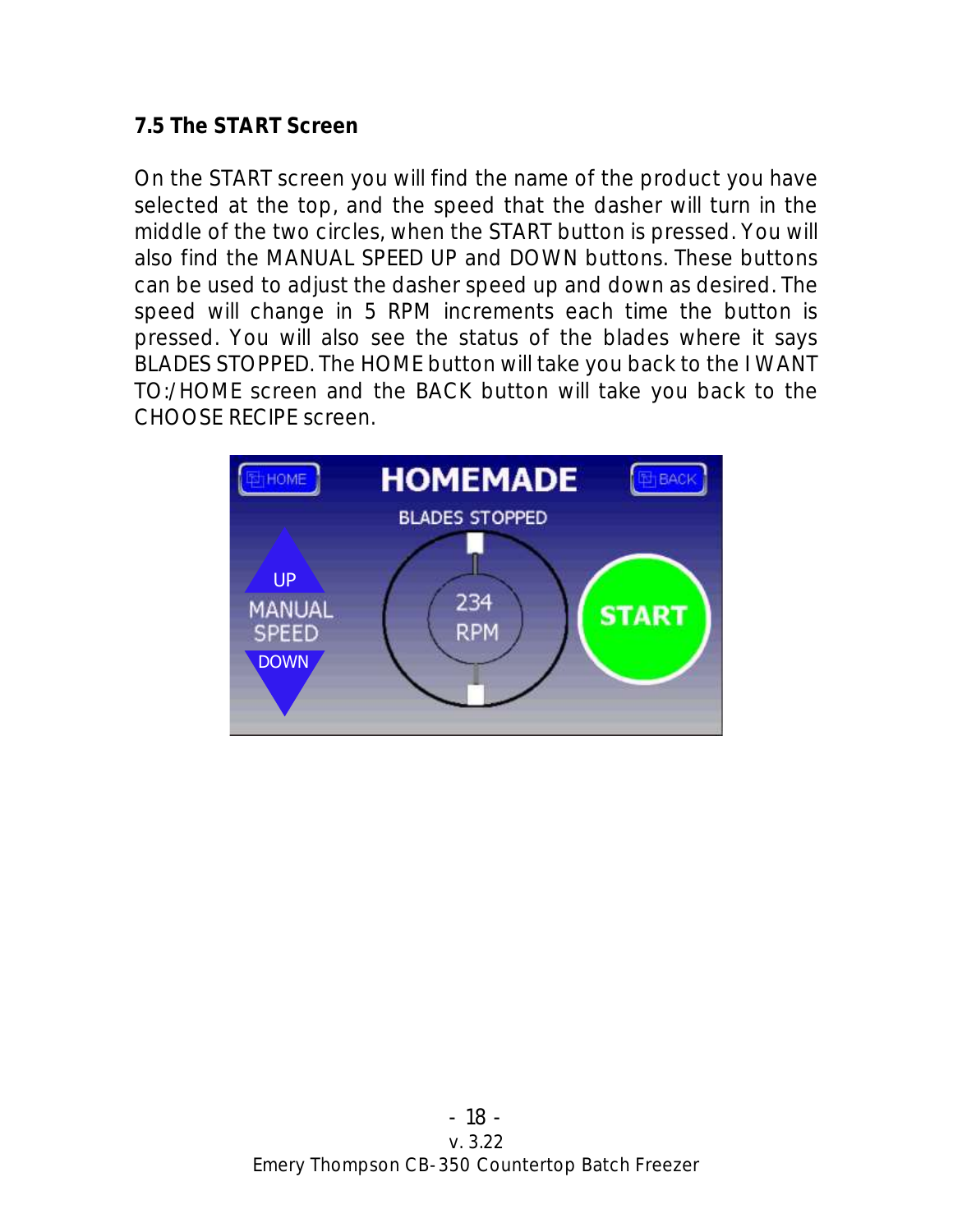#### **7.6 The RUN Screen**

When the START button is pressed, the RUN screen is displayed, and the dasher and scraper blades begin to spin. You will see that the START button changes to a STOP button, the blades animation begins spinning, and the BLADES STOPPED message changes to BLADES SPINNING. The MANUAL SPEED UP and DOWN buttons can be pressed to change the speed of the dasher if desired. Once the FREEZE switch is pressed, the BACK button in the upper right-hand corner of the screen changes to a timer and begins to count up. This timer can be used to monitor the time that a batch has been running. The timer stops and resets to 0:00 when the FREEZE switch is turned off. When the STOP button is pressed, the dasher stops and the screen changes back to the START screen.

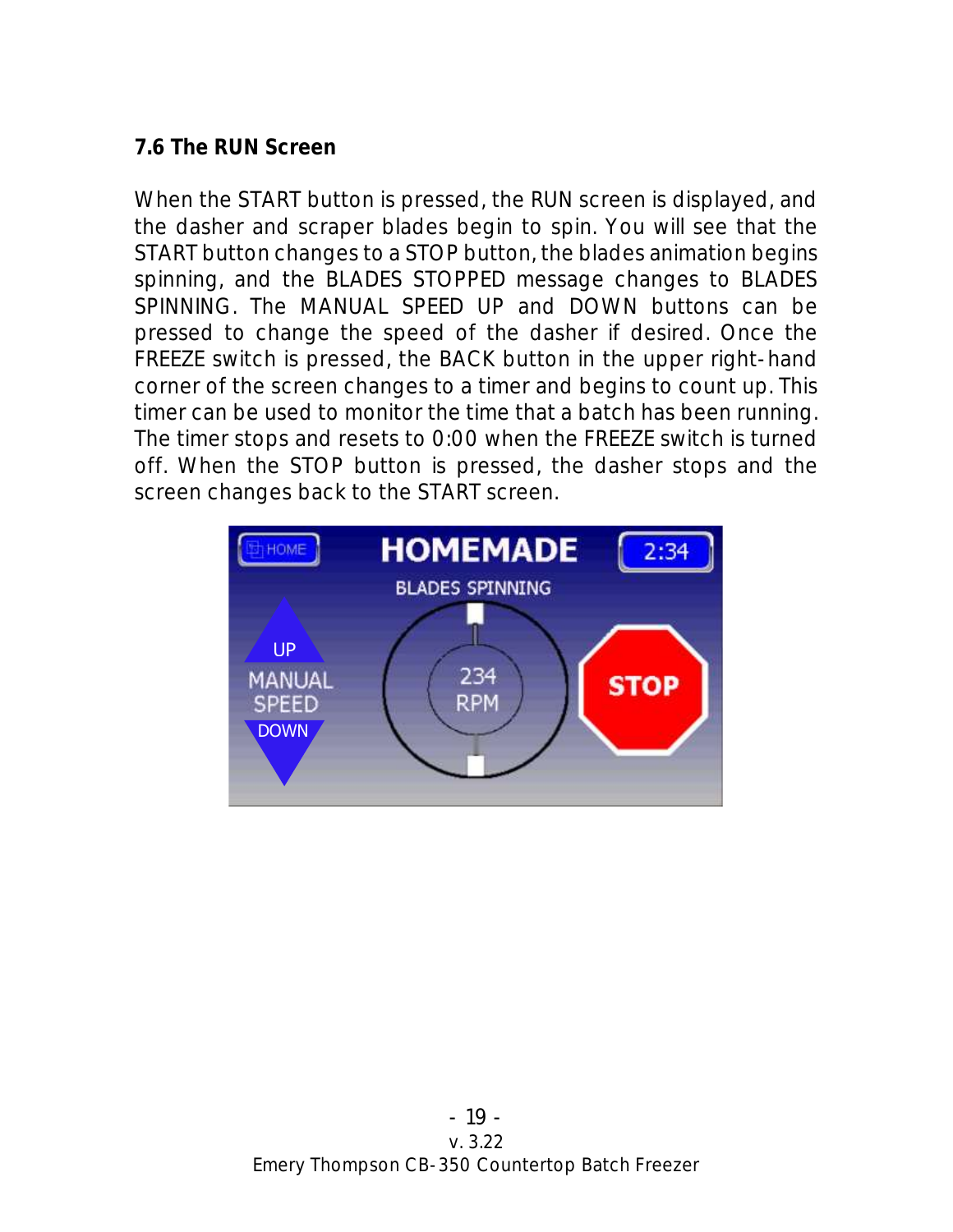#### **7.7 The GET HELP Screens**

From the I WANT TO:/HOME screen, press the GET HELP button, which will take you to the SELECT YOUR MACHINE screen.



**7.8 The SELECT YOUR MACHINE Screen**

Touch the picture of the machine that matches the machine you want to get help with, and you will be taken to the HELP VIDEOS menu for your machine. If you want to go back to the I WANT TO:/HOME screen, press the HOME button.

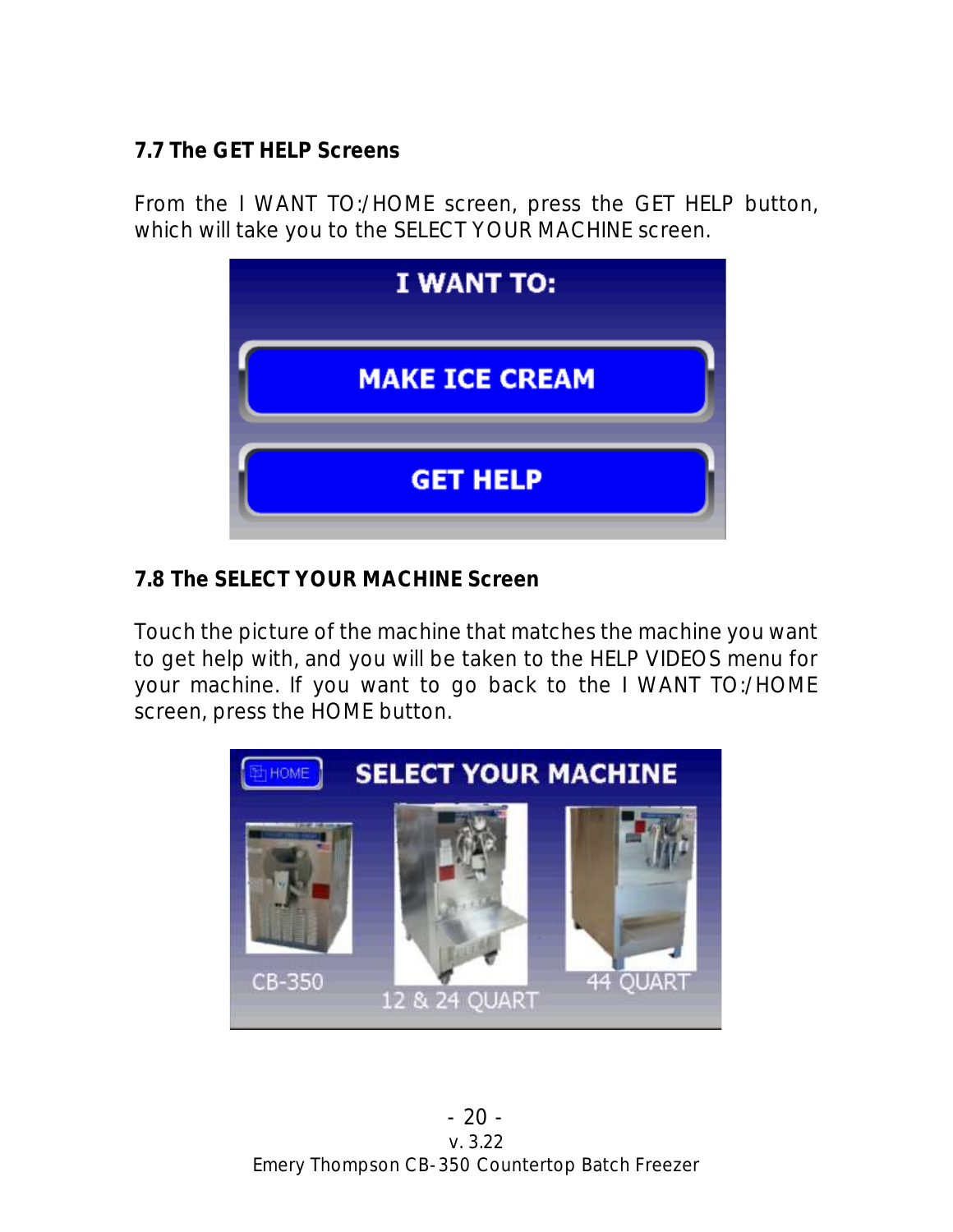**7.9 The HELP VIDEOS Screen**

From the HELP VIDEOS menu, you can select the category of help you need. You can choose SETUP, OPERATION, MAINTENANCE and TROUBLESHOOTING topics. Also, you can press the HOME button to be taken back to the I WANT TO:/HOME screen or the BACK button to go back to the SELECT YOUR MACHINE screen.



The rest is self-explanatory and very easy to navigate. Simply choose a topic, press the button for the video of your choice, and watch the video.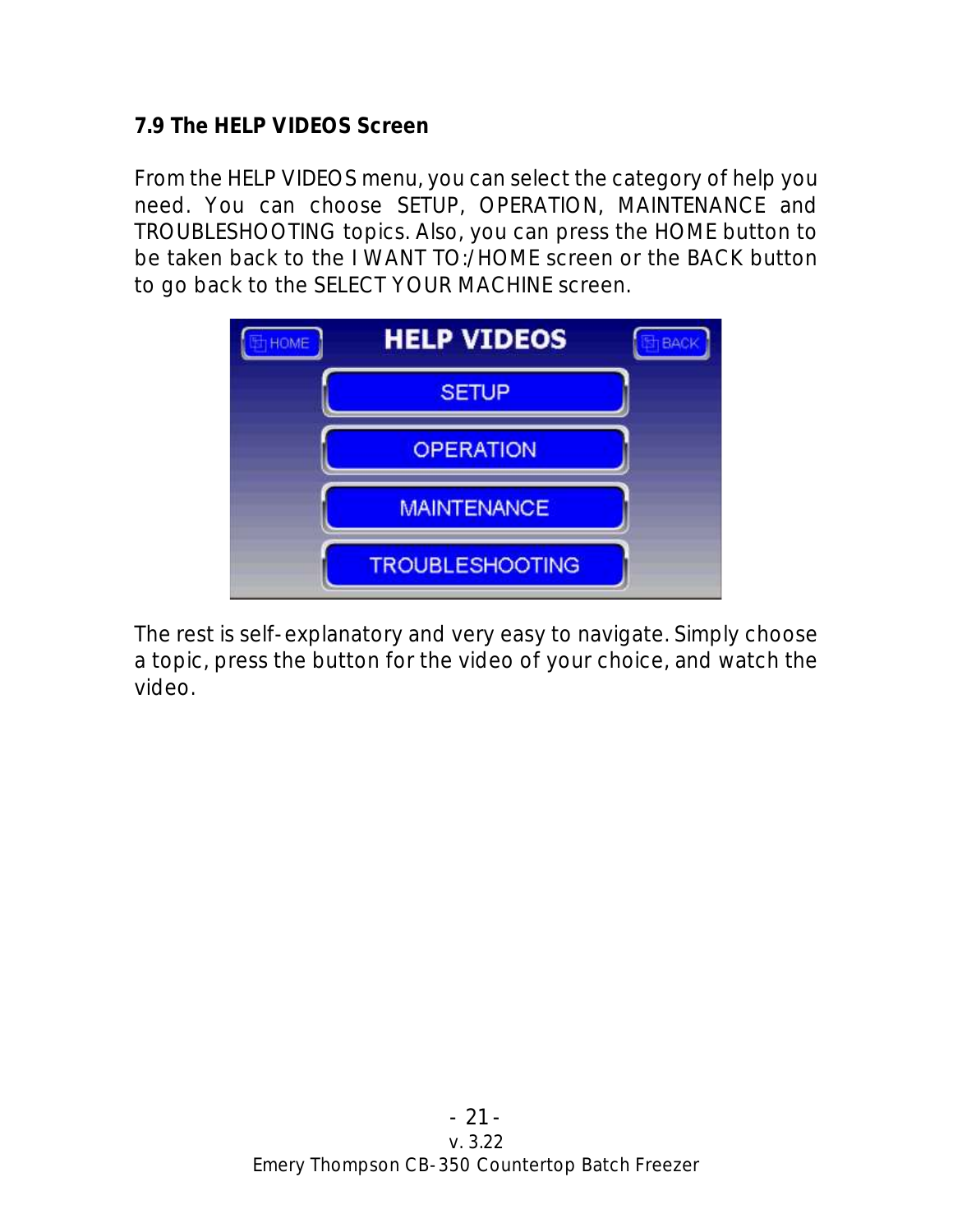#### **7.10 The ALARM Screens**

If the dasher motor speed controller experiences a problem, an alarm screen will be displayed. There are two different alarm screens that may be displayed: COMMON ALARMS and OTHER ALARMS. Some alarms can be cleared by pressing the RESET button, while others may cause the dasher to stop turning, and soon thereafter, the refrigeration system to shut down. Pressing the REMEDY button will provide information for resolving the problem that caused the alarm. If the machine stops due to one of these alarms, it is important to take note of the alarm and call Tech Support at Emery Thompson if the alarm persists. If the alarm cannot be cleared by pressing the RESET button, turn off the power to the machine for 30 seconds and turn it back on.



v. 3.22 Emery Thompson CB-350 Countertop Batch Freezer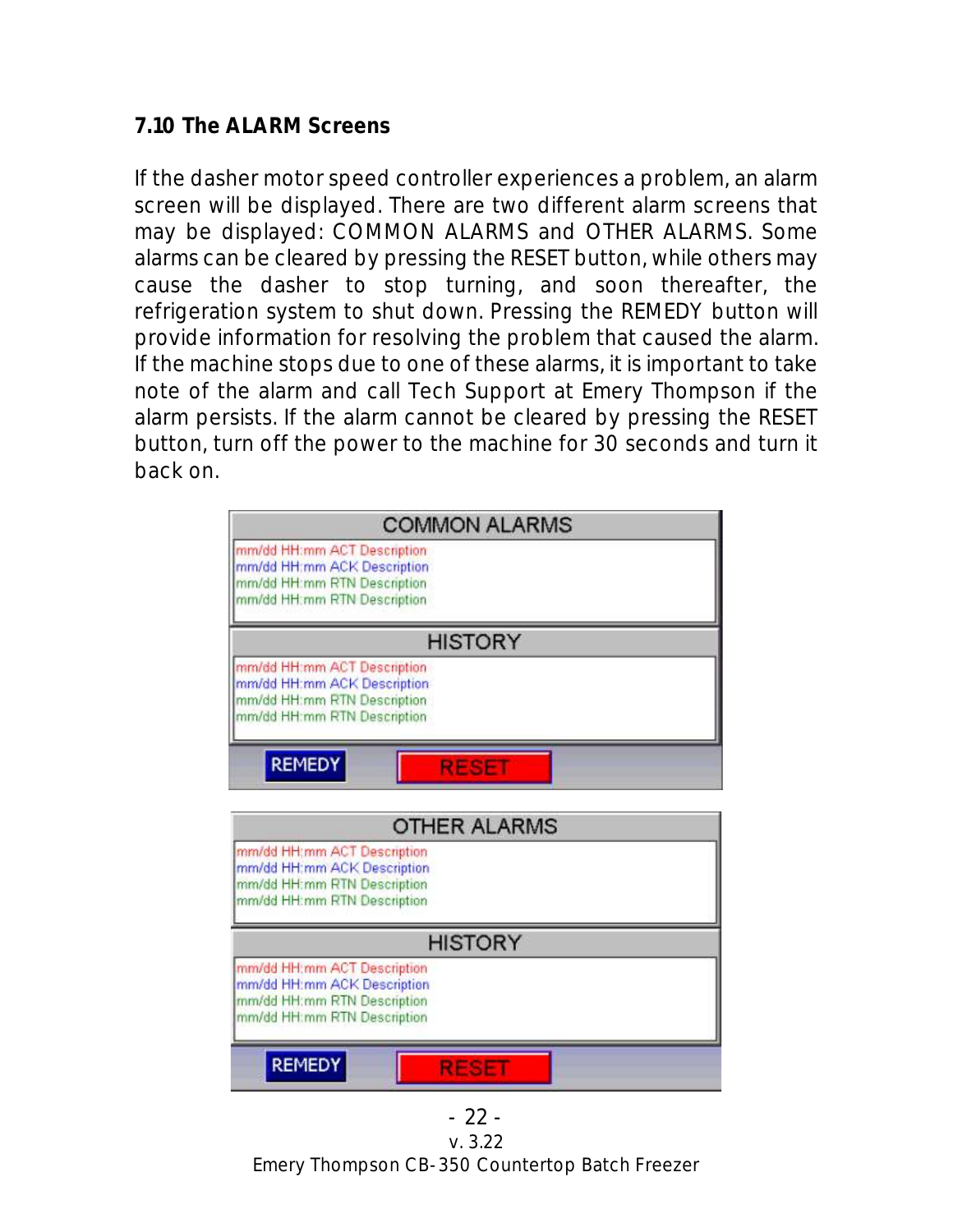#### **7.11 The WARNING Screen**

As the product mixes in the cylinder, the product gets constantly thicker. As the product gets thicker, the power required to drive the dasher motor increases. As the power to drive the dasher motor increases, the IOC monitors its output power to ensure that it does not rise to a level that will damage the dasher motor. If the output power reaches the preset high level, the WARNING screen will be displayed, and an audible alarm will begin to sound. If this happens you should press the ACKNOWLEDGE button, turn off the FREEZE switch and begin to extract the product. Pressing the ACKNOWLEDGE button will cause the screen to display the RUN screen and cause the audible alarm to stop. If the product is not extracted the WARNING screen will come back on 30 seconds after the ACKNOWLEDGE button was pressed. This will continue to happen until the IOC shuts itself off.

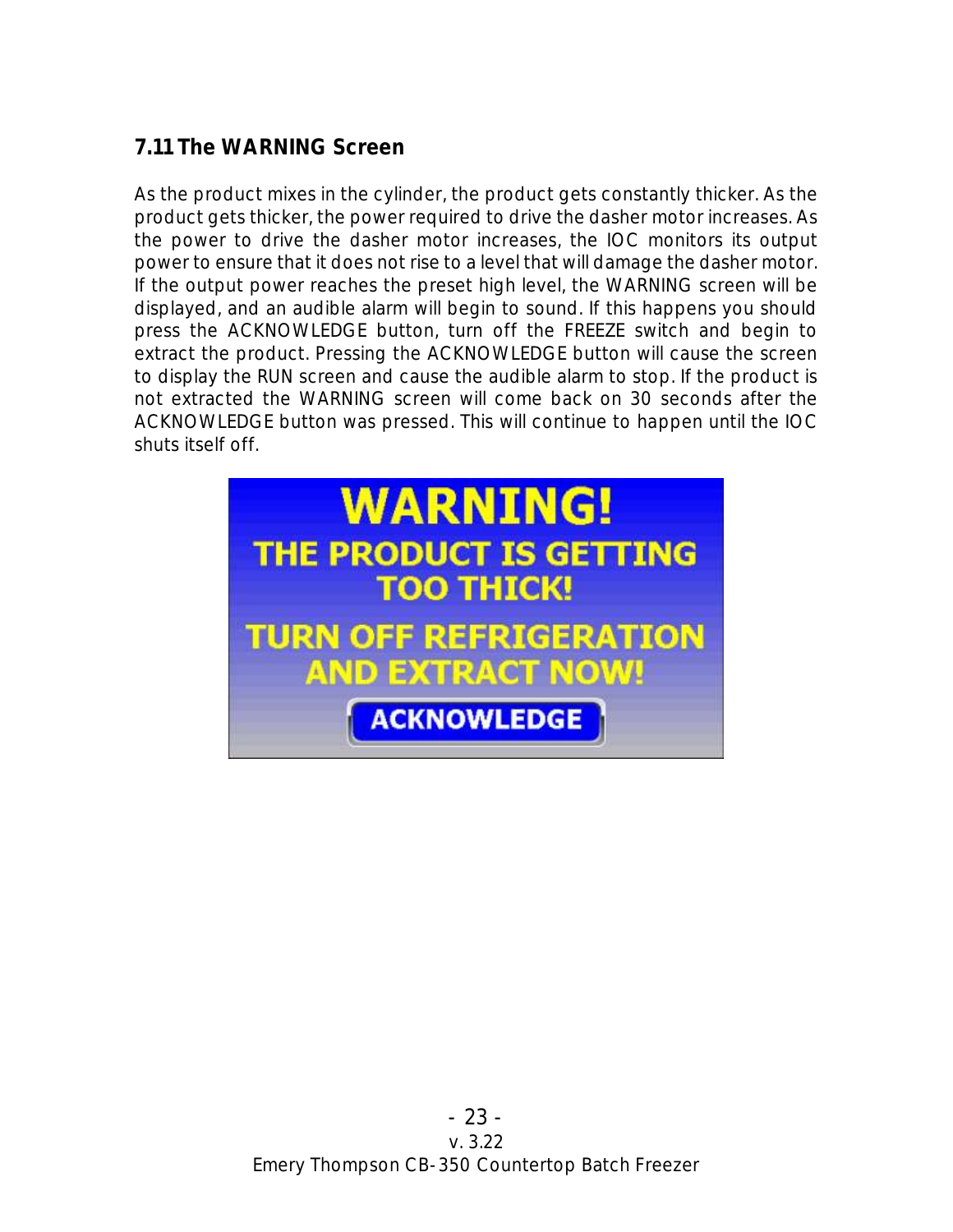#### **7.12 The SYSTEM Screen**

The touchscreen requires an operating system just like a computer. There is no reason for the user to access the SYSTEM screens, but you should be aware that they exist as it is possible to call up the screens accidentally. The SYSTEM screens will appear if you touch the screen in the upper right-hand corner. If the system screen is accidentally displayed, touch the screen anywhere outside the SYSTEM screen area to close the screen, or wait 1 minute and it will go off on its own.

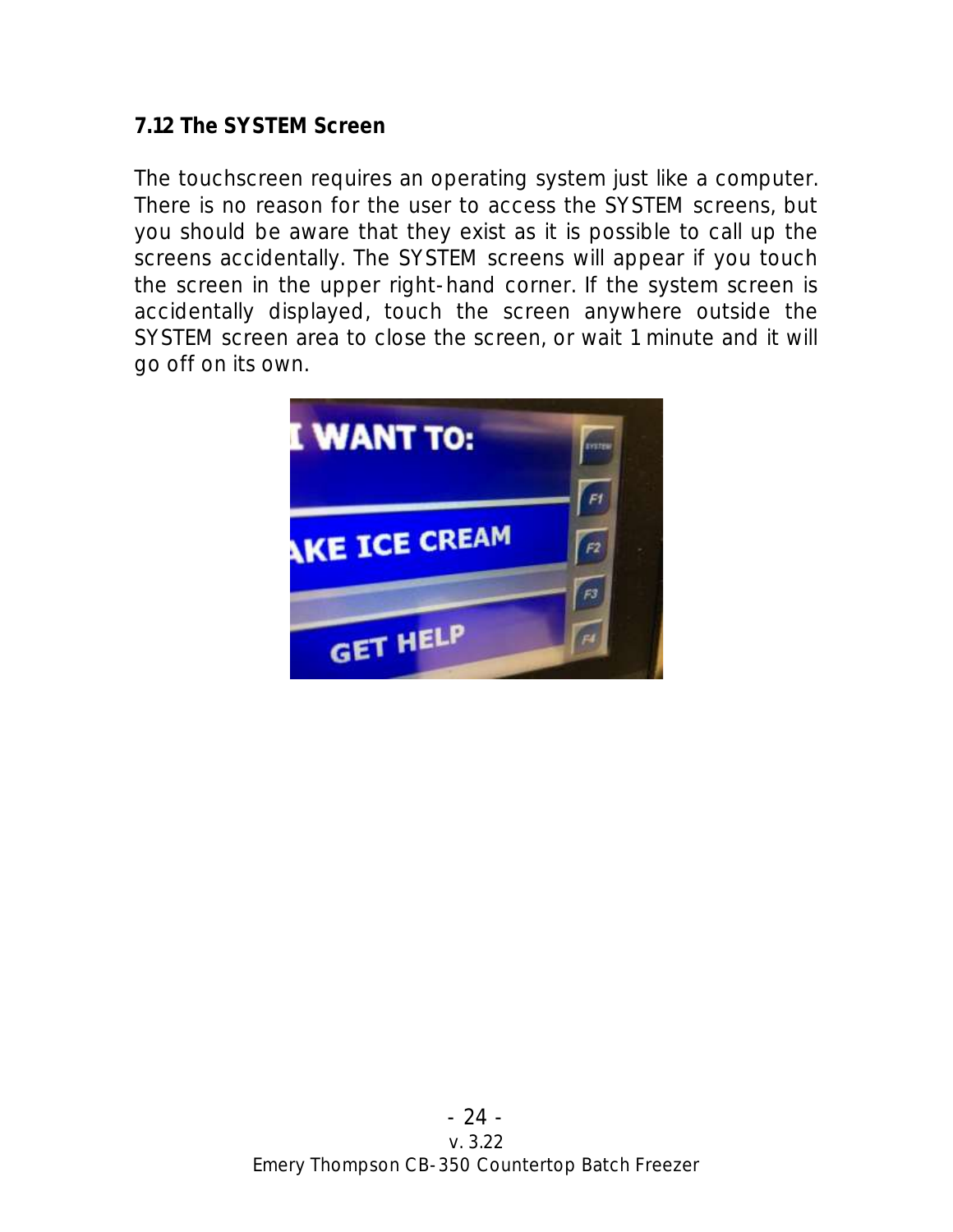## **Section 8 CARE & MAINTENANCE**

One of the best features of an Emery Thompson batch freezer is the small amount of maintenance and the ease of care required. The materials we use are the best available for their intended purpose and designed for maximum longevity.

The outer casing of your machine is all heavy-gauge stainless steel, and will only require a daily wipe down, using a mild detergent and warm water. A stainlesssteel cleaner/polish can also be used to keep it bright.

Performing regular maintenance on your Emery Thompson batch freezer will keep it running at its peak performance for many years. The maintenance required is based on how frequently you run the machine and how long you run the machine. It is easiest to think of this as how many hours per week (HPW) you run the machine. Example: If you run the machine 3 days a week for 4 hours each day, the machine is actually running 12 hours per week. The more hours per week you run your machine the more frequently you should perform maintenance. See the chart below for routine maintenance subjects and the frequency with which they should be performed.

|                            | O to 15          | 15 to 30         | 30 to 45         | More Than 45     |
|----------------------------|------------------|------------------|------------------|------------------|
|                            | <b>HPW</b>       | <b>HPW</b>       | <b>HPW</b>       | <b>HPW</b>       |
| Lubricate the              | Every time you   | Every time you   | Every time you   | Every time you   |
| Dasher/Center              | run the          | run the          | run the          | run the          |
| Shaft O-rings              | machine or       | machine or       | machine or       | machine or       |
|                            | after 8 hours    | after 8 hours    | after 8 hours    | after 8 hours    |
|                            | of continuous    | of continuous    | of continuous    | of continuous    |
|                            | operation        | operation        | operation        | operation        |
| Lubricate the              | Daily            | Daily            | Daily            | Daily            |
| Discharge                  |                  |                  |                  |                  |
| Gate O-ring <sup>(1)</sup> |                  |                  |                  |                  |
| Lubricate the              | <b>Never</b>     | Never            | <b>Never</b>     | <b>Never</b>     |
| Door O-ring                |                  |                  |                  |                  |
| Replace the                | Once each        | Every 9          | Every 6          | Every 3          |
| Dasher/Center              | year             | months           | months           | months           |
| Shaft O-rings              |                  |                  |                  |                  |
| Replace the                | Only if it leaks | Only if it leaks | Only if it leaks | Only if it leaks |
| Discharge                  |                  |                  |                  |                  |
| Gate O-ring <sup>(1)</sup> |                  |                  |                  |                  |
| Replace the                | Only if it leaks | Only if it leaks | Only if it leaks | Only if it leaks |
| Door O-ring                |                  |                  |                  |                  |

Emery Thompson CB-350 Countertop Batch Freezer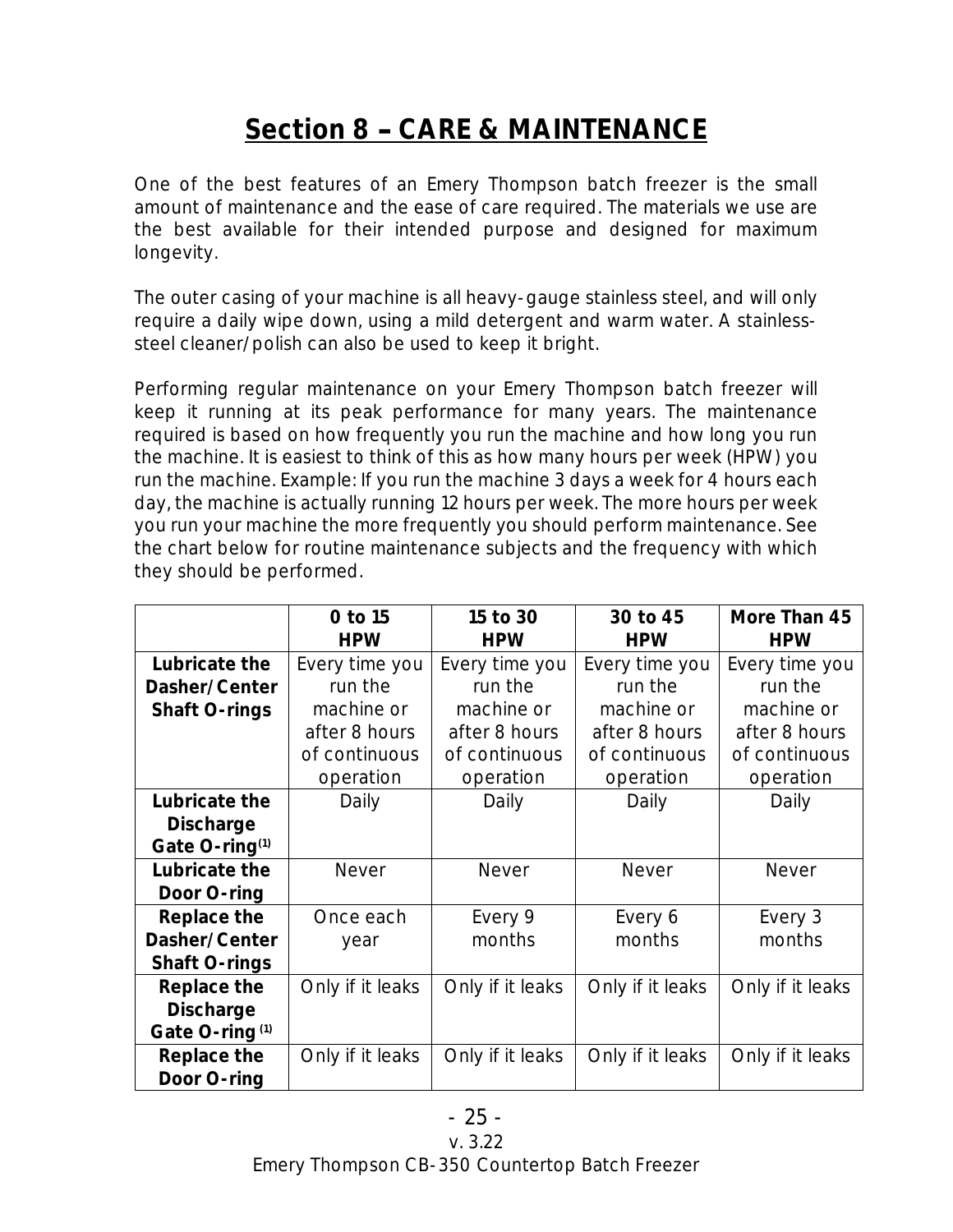| Replace the                  | Every 2 years    | Every 18         | Once each        | Every 6          |
|------------------------------|------------------|------------------|------------------|------------------|
| <b>Blade Springs</b>         |                  | months           | year             | months           |
| Replace the                  | Only if it leaks | Only if it leaks | Only if it leaks | Only if it leaks |
| Door Gate                    |                  |                  |                  |                  |
| Spring(s)                    |                  |                  |                  |                  |
| Sharpen the                  | Every 5 to 7     | Every 4 to 6     | Every 3 to 5     | Every 2 to 4     |
| <b>Scraper Blades</b>        | years            | Years            | years            | years            |
| Replace the                  | After            | After            | After            | After            |
| <b>Scraper Blades</b>        | sharpening       | sharpening       | sharpening       | sharpening       |
|                              | 1 to 3 times     | 1 to 3 times     | 1 to 3 times     | 1 to 3 times     |
| Inspect/Clean                | Once each        | Every 9          | Every 6          | Every 3          |
| the Drip Tray <sup>(2)</sup> | Year             | months           | months           | months           |
| Drain the                    | Every year       | Every year       | Every year       | Every year       |
| Water $(3)$                  | prior            | prior            | prior to         | prior to         |
|                              | to possible      | to possible      | possible         | possible         |
|                              | freeze           | freeze           | freeze           | freeze           |
| Clean the                    | Once each        | Every 9          | Every 6          | Every 3          |
| Cooling Coils <sup>(4)</sup> | year             | months           | months           | months           |

(1) CB-200 and CB-350 machines only

- (2) 12, 24- and 44-quart machines only
- (3) Water cooled machines only
- (4) Air cooled machines only

If your batch freezer has been stored in an unheated area and is brought into a warmer area for use, allow it to sit for at least 24 hours in the warmer temperature; condensation can build up on cold surfaces, including inside the speed controller, touchscreen, contactor, and overload relay, which could lead to malfunctions.

Never transport, store or use your machine in any position other than upright on its feet. Oil in the refrigeration compressor could travel into areas of the machines piping where it will remain trapped.

Your machine has been tested and is rated to run in ambient air temperatures as high as 104 degrees Fahrenheit, and as low as 40 degrees Fahrenheit. Operation in temperatures at the high end of the temperature range may slightly increase the freezing time of your product, and at the low end of the temperature range may slightly decrease the freezing time of the product.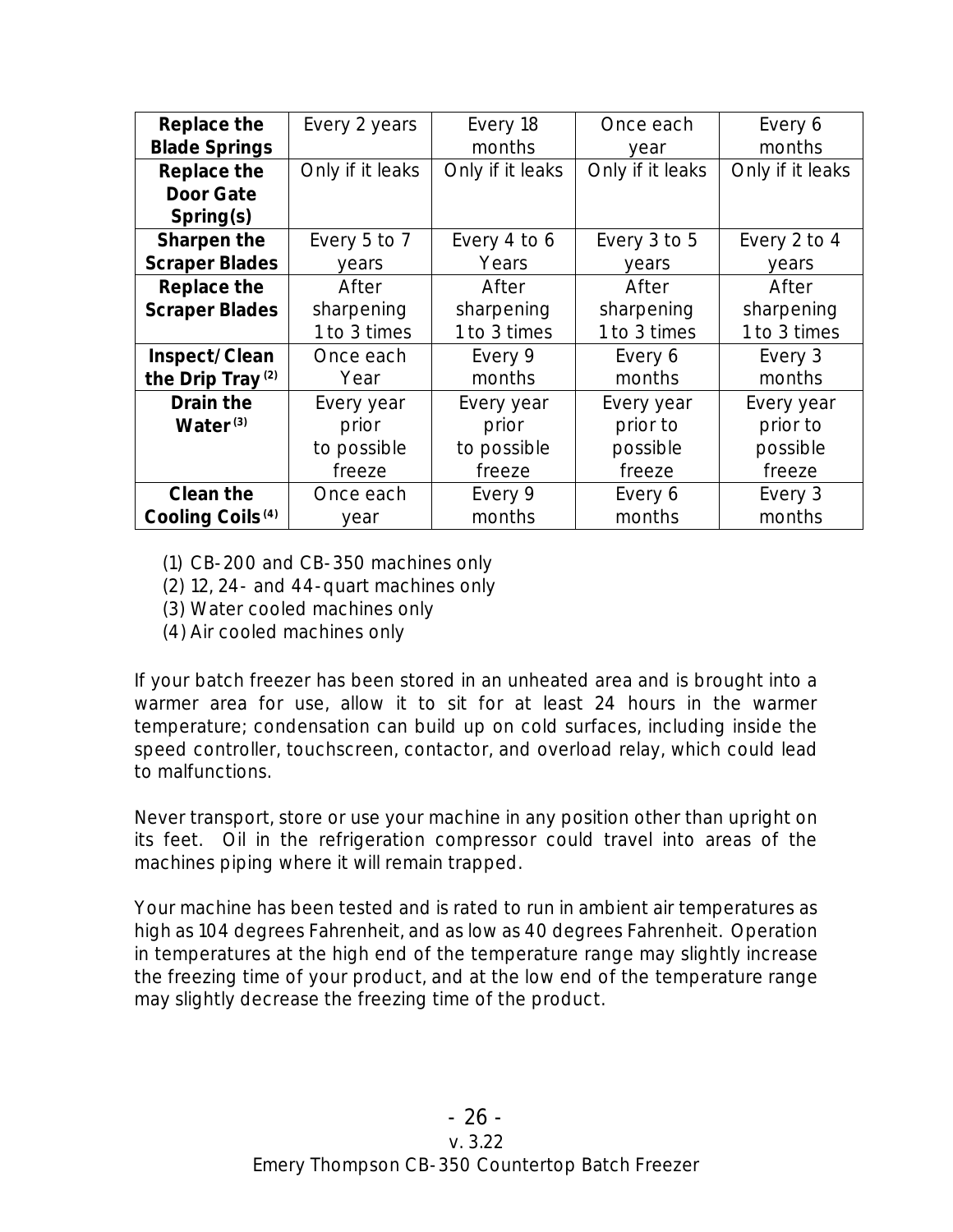## **Section 9 - Description of Function**

The purpose of this section is to explain how the CB-350 is supposed work so that anyone working on the machine will have a thorough understanding, which should make troubleshooting easier. Please refer to the electrical drawing on the next page for the reference numbers in parentheses.

With main power present at the machine, the touchscreen (1) should be active, and the refrigeration button (2) should be in the off position.

When a product is selected on the touchscreen and the start button is pressed, the dasher motor speed controller (3) sends power to the dasher motor (4) and the dasher motor runs at the speed pre-programmed for that product. Also, the auxiliary contacts 10 and 11 on the dasher motor speed controller (3) close completing that portion of the circuit that is in series with the refrigeration button (2) and the high- and low-pressure switches (6, 7).

With the dasher motor running and the refrigeration button turned on, the solenoid valve (5) on the high-pressure side of the refrigeration system is energized and CR-1 (11) is energized. When the contacts in CR-1 close, the refrigeration button lights up and input Q1 on the touchscreen becomes true, which starts the timer on the touchscreen.

When the solenoid valve opens, and the pressure builds above 40 psi on the low-pressure side, the low-pressure switch (6) closes. (The high-pressure switch (7), which, is in series with the low-pressure switch, will be closed and will only open if the pressure goes above 400 psi, which is the set point of the highpressure switch.

When the low-pressure switch closes, the coil (8) to the motor contactor (9) is energized and the condensing unit and cooling fan (10) begin to run.

As the condensing unit runs, the refrigeration coils wrapped around the product cylinder begin to get cold.

Ideally the low-pressure side should drop to 28 to 32 psi and the high-pressure side should run at 275 to 325 psi. During the last several minutes of a batch you may see the low-pressure side drop again by about 2 psi.

When the product is ready, the refrigeration button is turned off and the solenoid valve closes and the contacts in CR-1 open. The compressor continues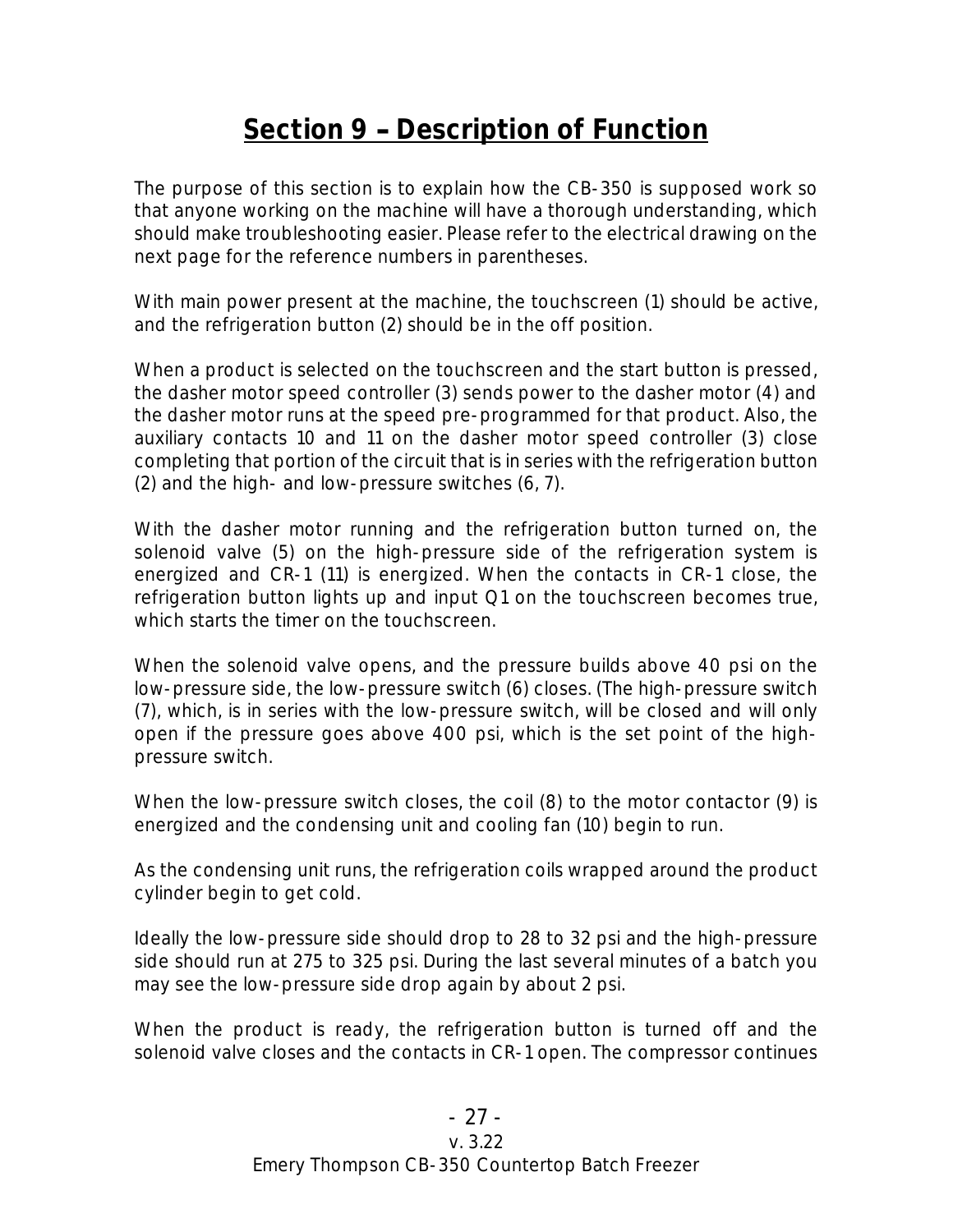to run until the low-pressure side of the refrigeration system drops below 10 psi and the low-pressure switch opens.

When the low-pressure switch opens, the coil is no longer energized, and the motor contactor opens causing the condensing unit and cooling fan to stop.

When the STOP button on the touchscreen is pressed, the dasher motor speed controller stops sending power to the dasher motor and the motor stops.



### **Section 10 - Electrical Diagram**

**CB350 HIGH VOLTAGE SCHEMATIC** 

- 28 v. 3.22 Emery Thompson CB-350 Countertop Batch Freezer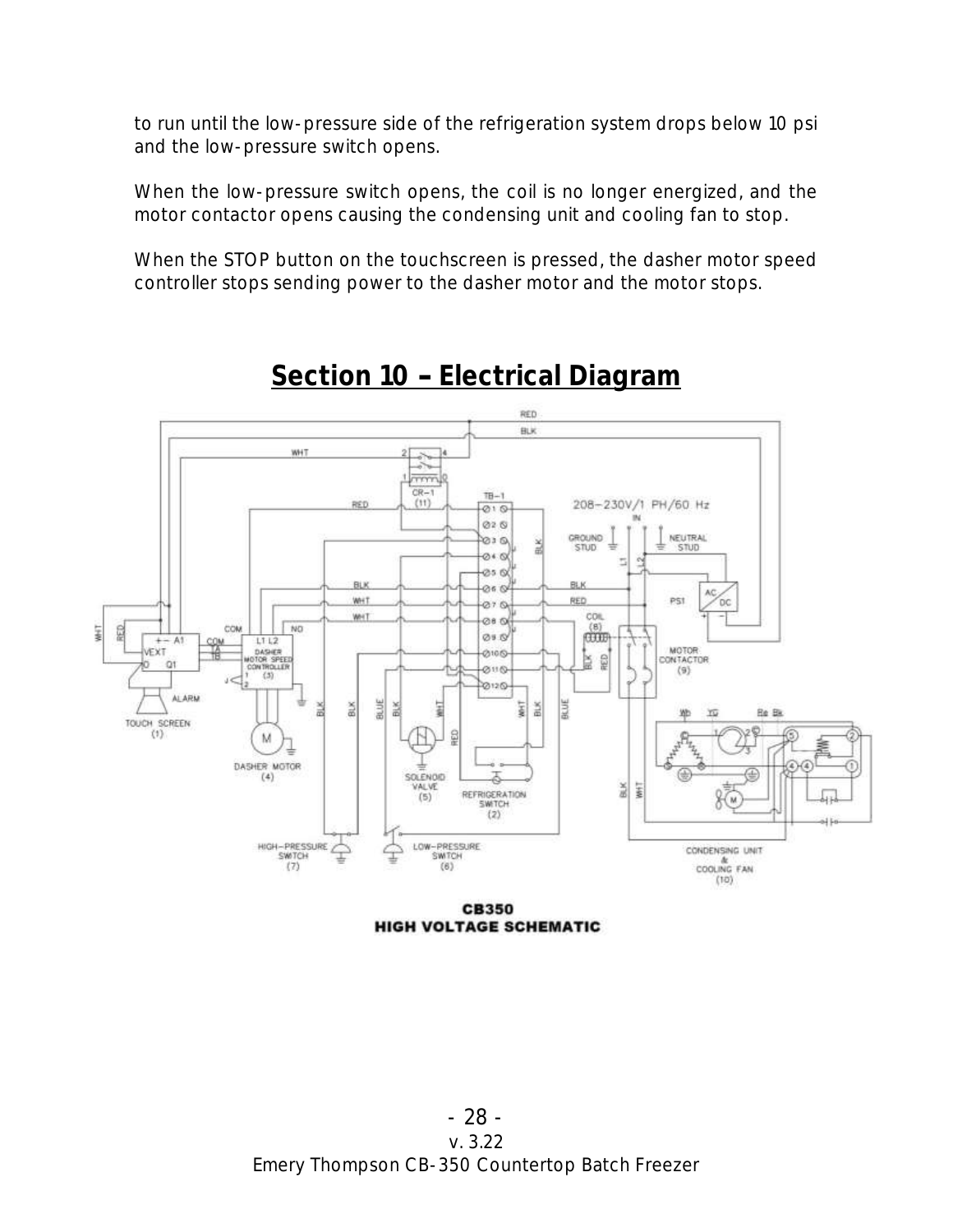## Section 11 - TROUBLESHOOTING

#### **YOUR FROZEN DESSERTS (FREEZING UP YOUR MACHINE) What you did wrong!**

When our customers first run their new Emery Thompson CB-350, what we too often hear is how they froze the machine up solid and got an error code on the touchscreen.

Here is a list of what went wrong:

- 1. They did not read the instruction manual. Unlike a cell phone (that does not come with an instruction manual), your \$11,500.00 investment comes with a very comprehensive manual. Your new batch freezer is not "Intuitive." You must read and understand the entire instruction manual - and especially read the warnings! It's a lot of money to spend and not operate it properly.
- 2. If the scraper blades (the two long pieces of Delrin plastic) are not installed properly, the machine will start making noise in a few minutes and either freeze up or take three times as long to make a batch. The curved tip of the blade goes to the back of the machine and the other tip of the blade which is cut off on a 90-degree angle goes to the front of the machine. We have added a "dimple" to the very front of each blade.

After the dasher is in place, you should be able to see the "dimple" on each of the two blades BEFORE you put the front door in place (see photo). If this is wrong the machine will not operate properly. You need to be aware of this Each and Every time you assemble the machine.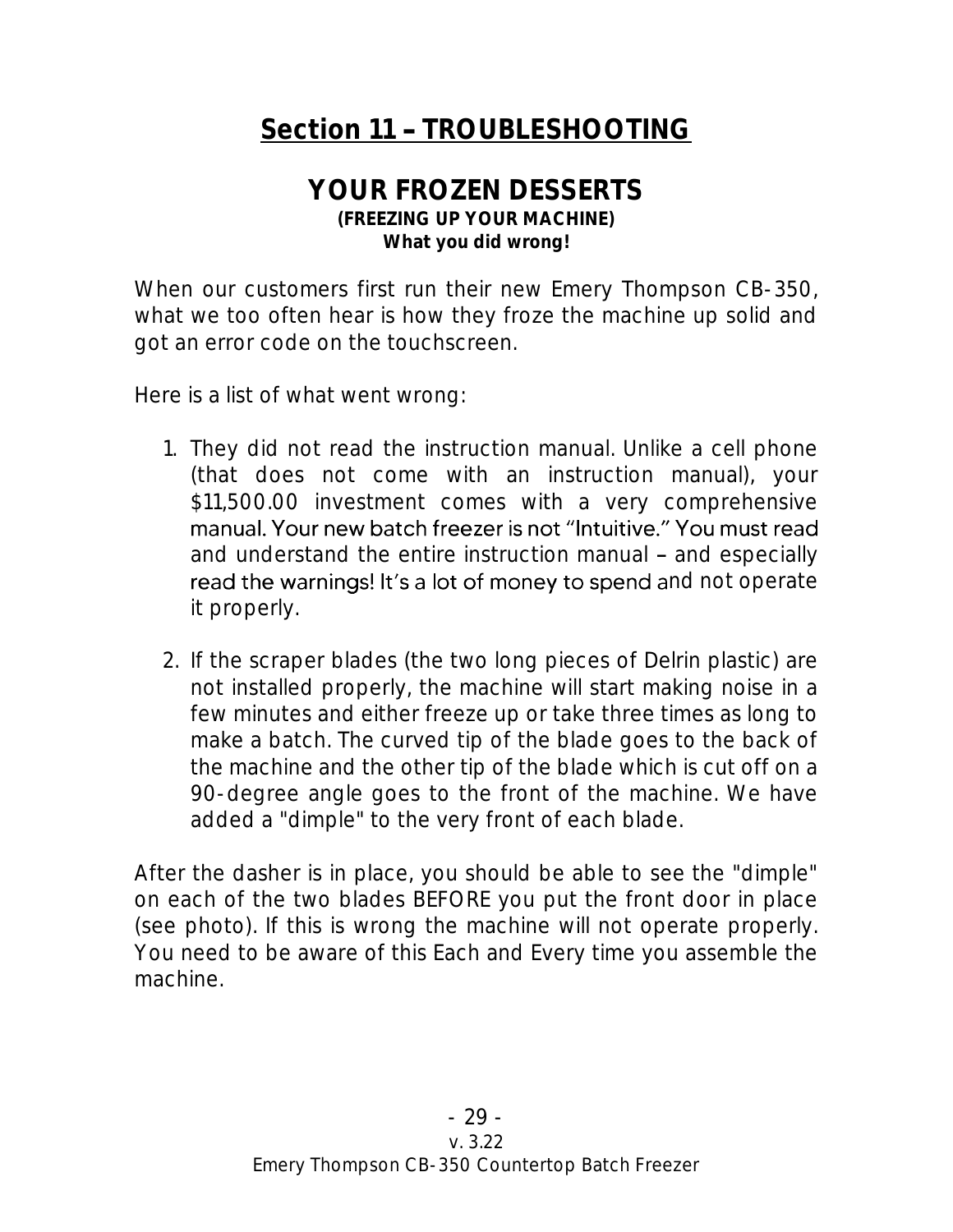

3. You cannot do "test" half batches. You must have three and a half to four quarts of product in the freezing cylinder for the CB-350 to make a batch. Less than this will freeze up the machine! Do not turn on the refrigeration switch with only water in the machine. Water is not a dairy blend nor is it a water ice. No sugar or no dairy and your machine will freeze up solid.

4. YOUR BLEND: You're going to have to trust me on this one - I've been building and running Emery Thompson Batch Freezes since I was sixteen years old. Your "blend" which came from a magazine, cookbook or you made it up will work fine in your home ice cream freezer or a cheap Italian or Chinese machine. Why? Because it takes a very long time to freeze - 40 minutes or more as compared to % of that time in your new Emery Thompson. And it has little or no freezing capabilities beyond your home refrigerator. Your Emery Thompson has tremendous freezing ability. But without the proper level of solids, your recipe is going to freeze up in a modern piece of dairy equipment. Solids come in the form of sugars, cream, and some nuts like cashews. Splenda, Stevia and Xylitol have no solids. Milk does not have enough solids. Coconut water has virtually no solids. Cream of Coconut does. While you can use all these products in your formula, they alone will not freeze. You are welcome to call us, and we can discuss your formula with you... but physics and the laws of freezing cannot be changed. Water and flavor do not alone make a sorbet and milk alone does not make an ice cream.

Also see our online Help Desk at <http://www.emerythompson.com/HelpDesk.htm> for instant access or call 718-588-7300.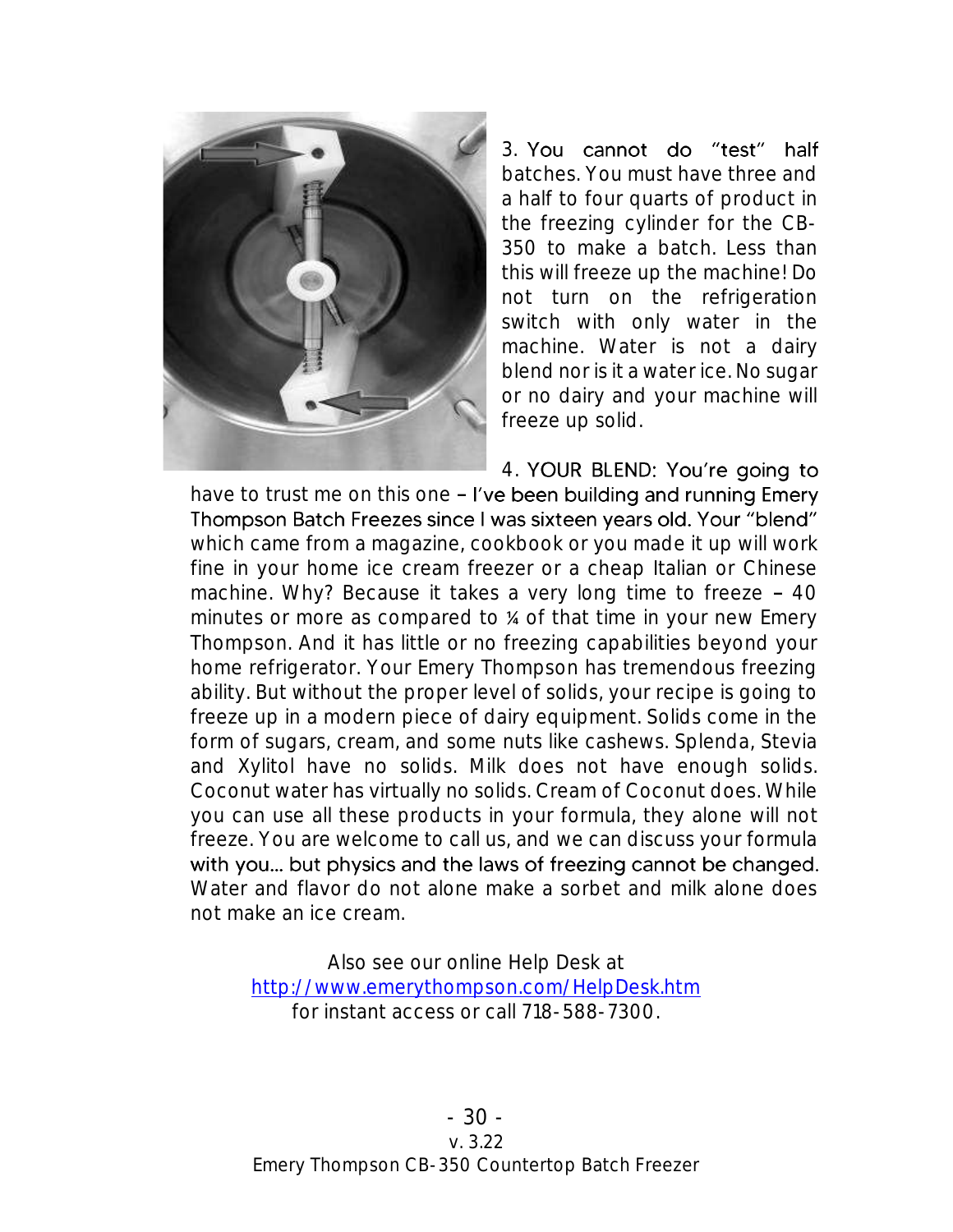| <b>Problem</b>                          | <b>Solution</b>                   |
|-----------------------------------------|-----------------------------------|
| Dasher not spinning                     | Contents frozen too stiff - allow |
|                                         | to thaw and soften or remove      |
|                                         | bulk of product. Push "stop"      |
|                                         | button, and attempt restart.      |
| Dasher spins, but refrigeration         | Compressor has tripped off.       |
| will not run. (refrigeration switch     | Turn off switch; allow unit to    |
| illuminated)                            | cool for 1 hour minimum;          |
|                                         | attempt restart.                  |
| Unit runs, but takes too long, or       | Airflow restricted or coils       |
| longer than usual to freeze             | dirty/blocked. Provide            |
| product.                                | adequate airflow and/or clean     |
|                                         | coil area.                        |
| Squeaking noise when dasher             | Ensure that dasher shaft has      |
| runs.                                   | been lubricated properly at o-    |
|                                         | ring area.                        |
| Grinding noise while making             | Blades installed incorrectly; one |
| product; build-up on cylinder<br>walls. | or more blade springs missing.    |
| Sliding gate is leaking                 | O-ring on gate is either not in   |
|                                         | gate groove or worn out;          |
|                                         | surfaces not lubricated           |
|                                         | correctly.                        |
| Door will not pull back on studs;       | Rear of dasher is not engaged     |
| blades sticking out beyond              | into drive motor socket. Rotate   |
| face.                                   | dasher and push backward.         |
| Machine sways/shakes while              | Feet or mounting surface          |
| running                                 | uneven; adjust feet so that each  |
|                                         | has equal pressure.               |
| Door is leaking around edge(s)          | Door seal O-ring uneven/not       |
|                                         | fully seated in its groove.       |
|                                         | Remove and reinstall              |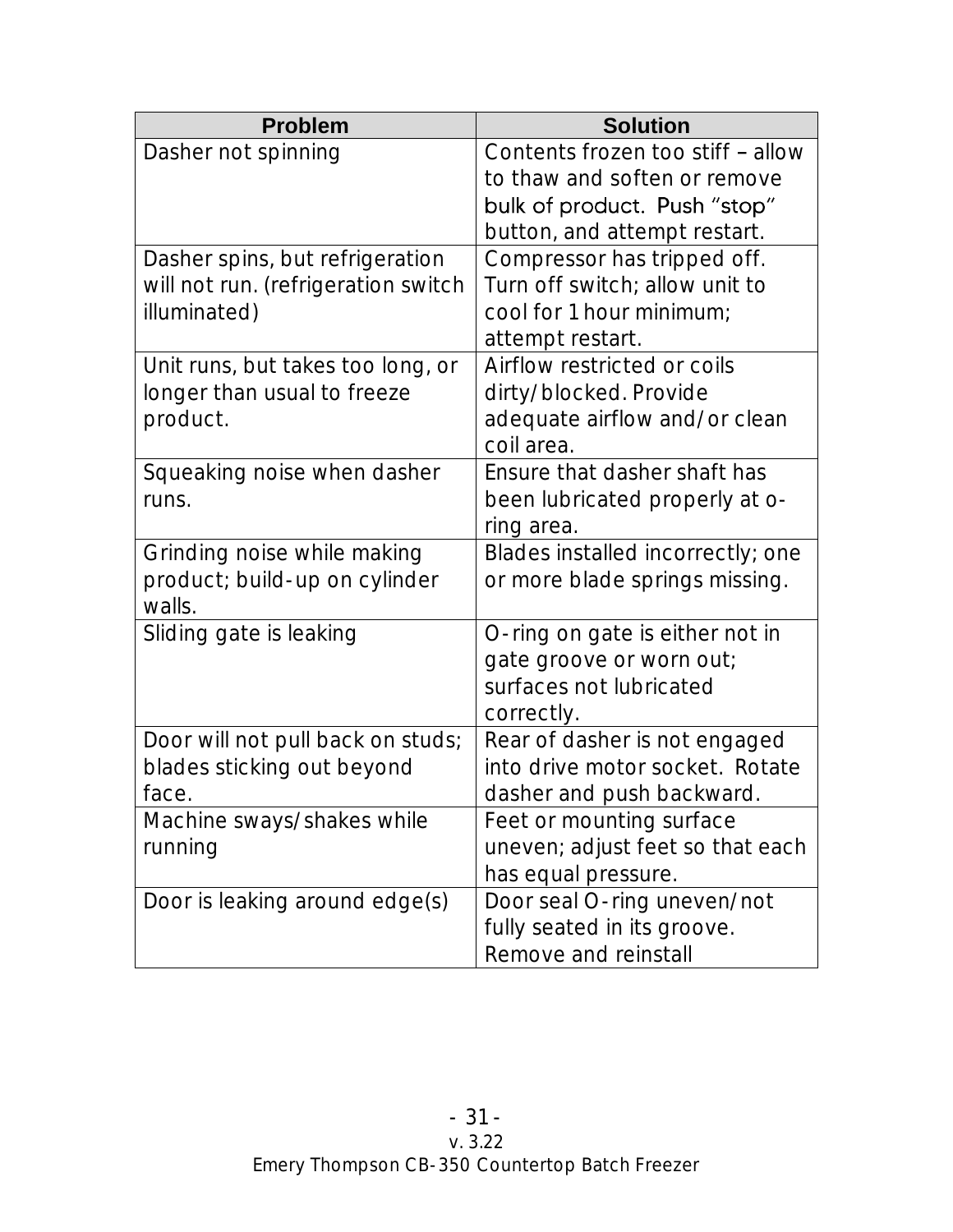## Section 12 - PARTS DIAGRAMS



|   | FAST025        | SCREW, #10-24X1/4" L, 18-8 SS PHILLIPS (X6) | 8  | SEAL007        | O-RING, GATE                       |
|---|----------------|---------------------------------------------|----|----------------|------------------------------------|
|   | STML005        | <b>GUARD, DOOR DISCHARGE</b>                |    | MECH007        | DISCHARGE COVER, SLIDING (GATE)    |
|   | FAST015        | KNOB, KNURLED SS, 3/8"-16 BLIND THREAD (X4) | 10 | SPRG004        | SPRING, DISCHARGE COVER PRESSURE   |
|   | <b>STML004</b> | COVER, SPOUT INLET GUARD                    | 11 | MECH010        | HANDLE, DISCHARGE COVER SLIDING    |
| 5 | MECH008        | DOOR, CAST SS                               | 12 | FAST024        | WASHER, TEFLON, DOOR HANDLE SWIVEL |
| 6 | SEAL008        | O-RING, DOOR SEAL                           | 13 | FAST011        | SHOULDER BOLT, DOOR HANDLE         |
|   | STML012        | CHUTE, DISCHARGE                            | 14 | <b>FASTO71</b> | <b>WASHER, SPRING PRESSURE</b>     |

- 32 v. 3.22 Emery Thompson CB-350 Countertop Batch Freezer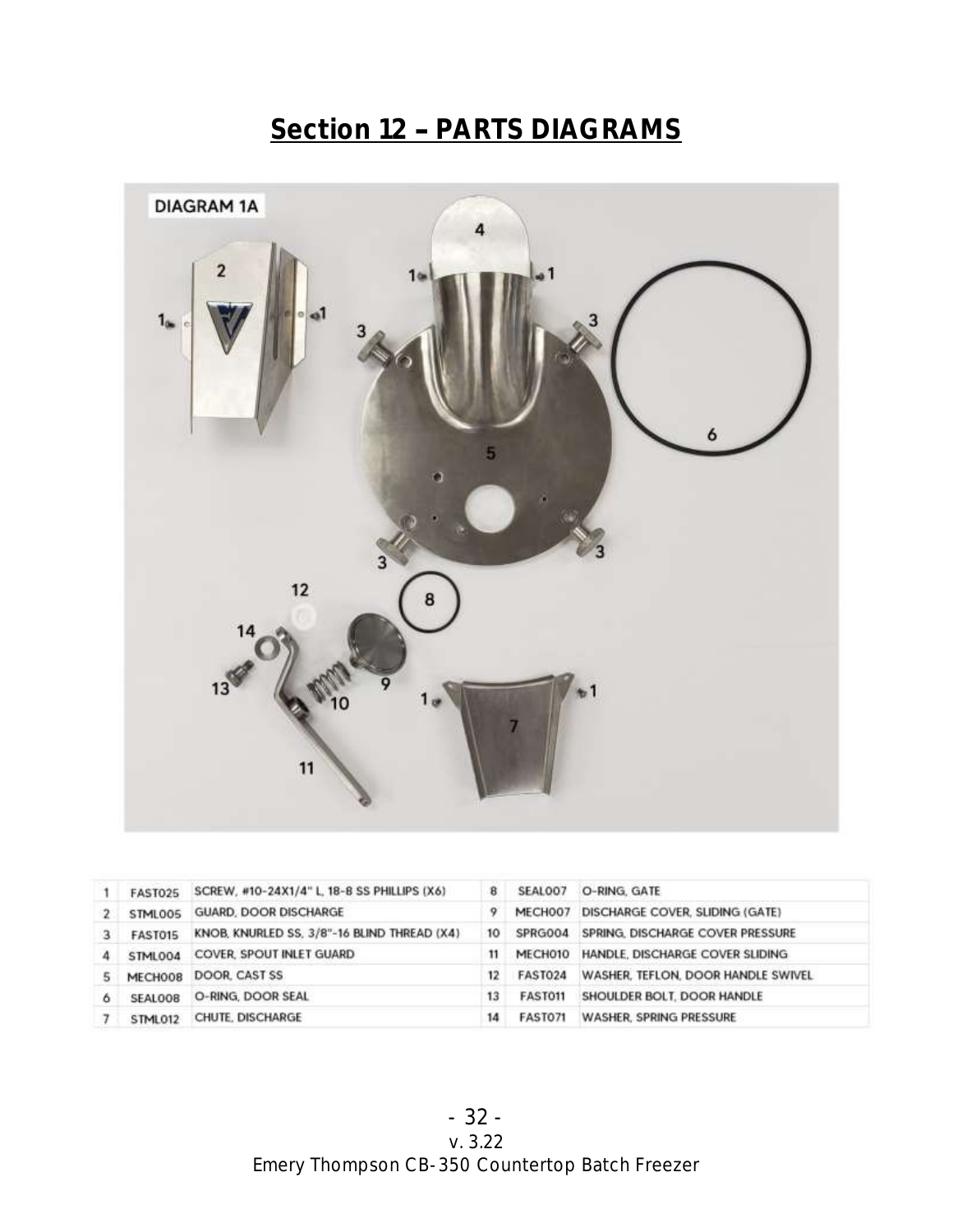

| 1 | <b>FAST009</b> | NUT, 1-1/2" - 12 LEFT-HAND, BLACK DELRIN |
|---|----------------|------------------------------------------|
| 2 | BUSH009        | <b>BUSHING, BACK JACKET</b>              |
| 3 | SEAL005        | O-RING, BACK JACKET                      |
| 4 | BLAD001        | BLADE, DELRIN (X2)                       |
| 5 | SPRG001        | SPRING, SCRAPER BLADE (X4)               |
| 6 | SEAL006        | O-RING, DASHER SHAFT (X2)                |
|   | BRNG001        | <b>BUSHING, DASHERFRONT</b>              |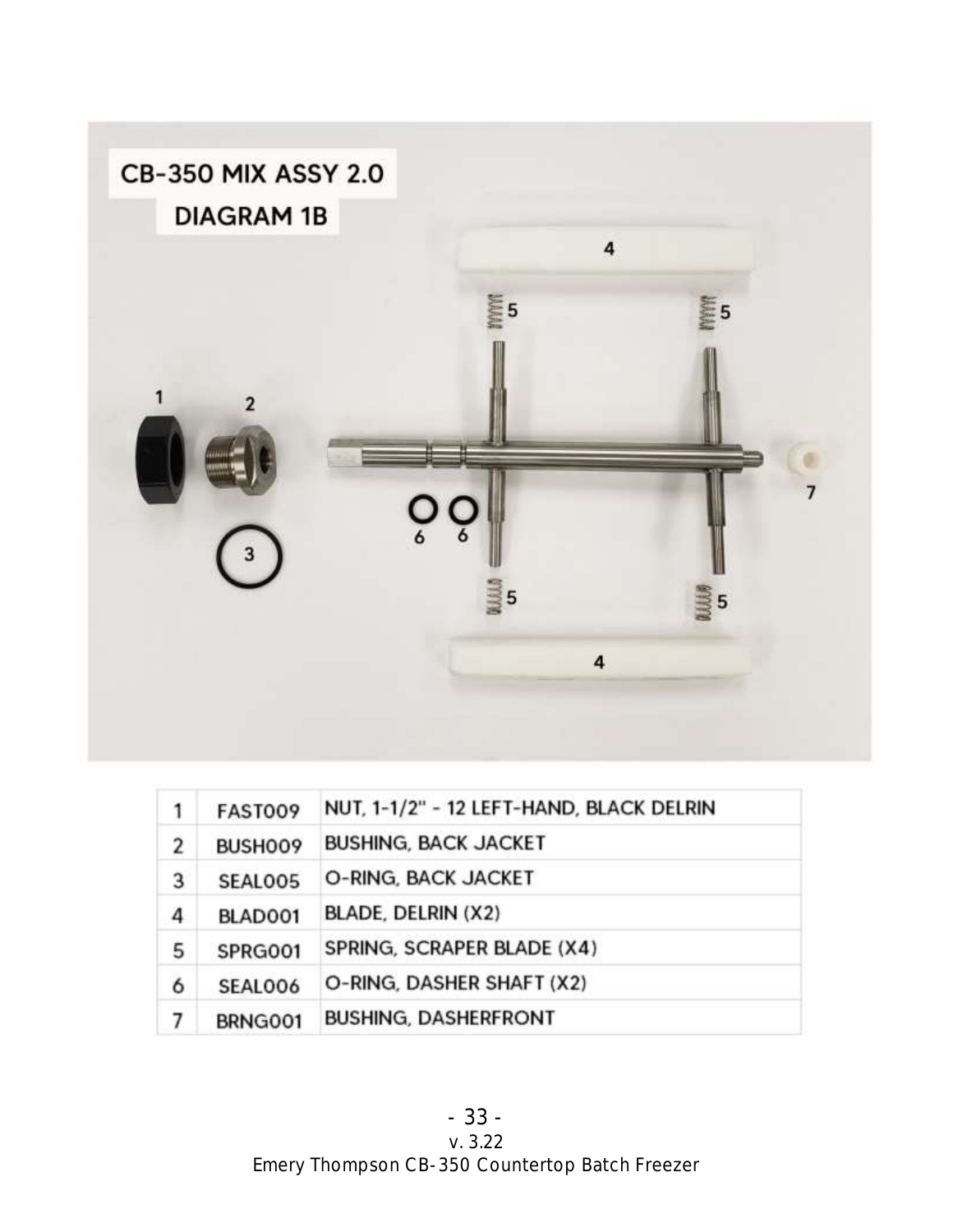## Section 13 - RECIPES

The following recipes are very basic, and require few ingredients, but are a good starting point to familiarize yourself with freezing times and consistencies, as well as begin to form a production routine. Again, NEVER put undissolved sugar into your machine for any recipe.

#### Lemon Ice

- 4 quarts of cool tap water
- 2 pounds of sugar
- Zest grated from 2 large lemons
- 20 ounces of fresh-squeezed lemon juice

Mix the sugar with the water in a clean container until the sugar is dissolved. Slowly pour this into your CB350 machine. Add the lemon juice and lemon zest; start the dasher and set at 234 RPM. Then turn on the refrigeration and freeze for 8-10 minutes, depending on desired consistency. Store and serve at 16 degrees F.

#### Coffee Ice Cream

- 3 quarts 14% ice cream mix
- 1 ounce of vanilla extract
- 2 ounces Taster's Choice instant coffee crystals
- Hershey's chocolate syrup to taste

Pour first three ingredients into machine and start dasher. Turn on refrigeration and freeze for 10-12 minutes. Add chocolate syrup approximately one tablespoon at a time to taste (takes away bitterness of coffee).